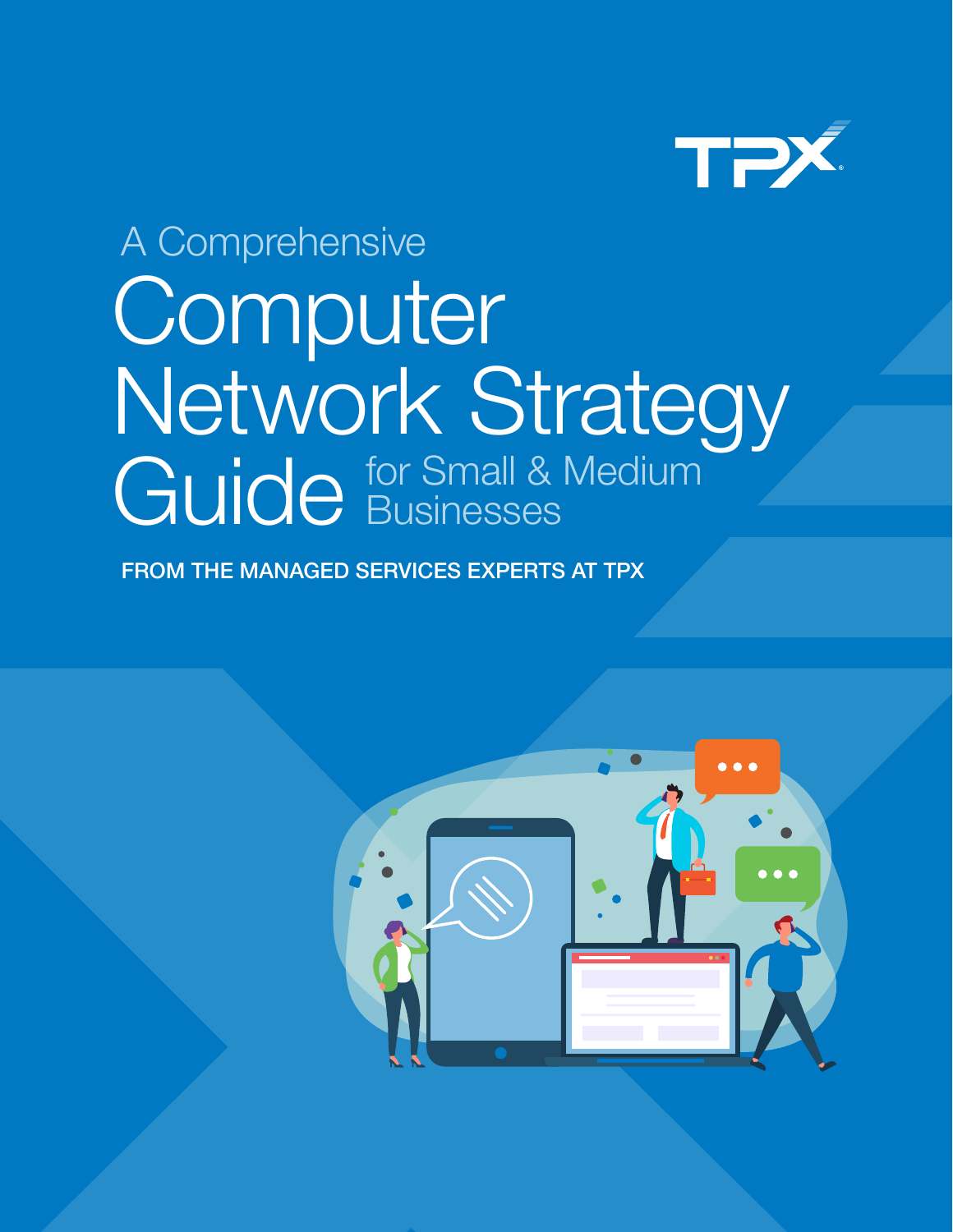

## Executive Summary

Every organization, including small and medium businesses (SMBs), depends on a network that connects computing devices that are used to communicate and collaborate with team members, customers, partners, suppliers and increasingly other machines. Optimizing that network for your business requires a knowledgeable IT staff or the guidance of networking experts from a proven managed services provider (MSP).

In this Comprehensive Computer Network Strategy Guide for SMBs, we'll cover what your business can do to improve your overall network strategy.

### Key Takeaways

#### LANs & WANs Have Evolved

Today's local and wide area networks have evolved to support distributed, mobile, cloud-first organizations.

#### A 'Good' Network Today is Always On, Fast & Secure

Your network needs to stay up, operate fast, have software and hardware redundancy and security.

#### Networking & Cybersecurity are Blending

The lines between network and cybersecurity are blending as functionality merges in edge solutions.

#### An Ideal Network is Built for the Future

Your network needs to be designed to adapt to your business needs tomorrow as well as today.

#### An MSP Can Fill the Gaps

Leaning on a well-versed MSP like TPx can help your business improve network performance.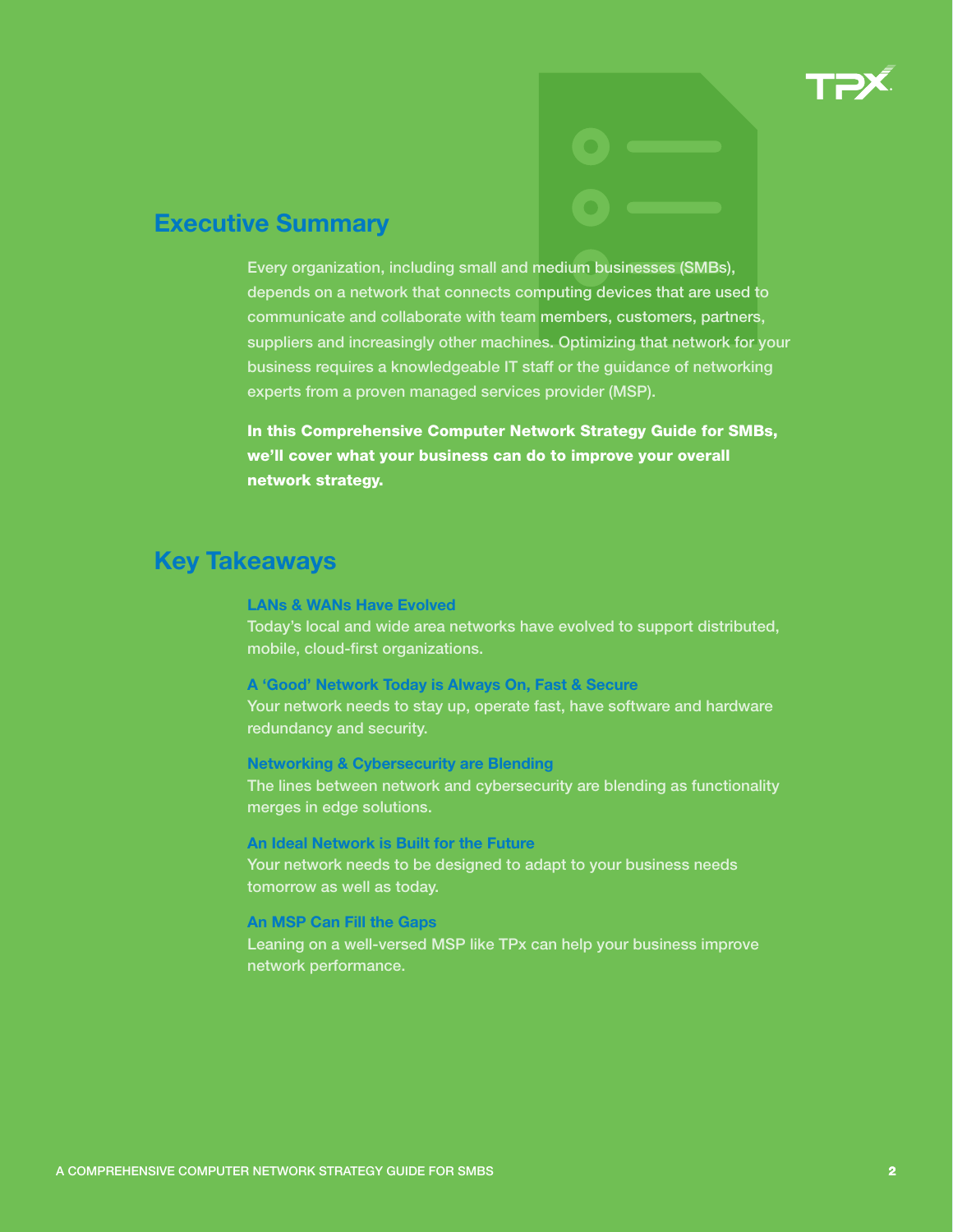

## Table of Contents

#### [Part 1: What is a Network?](#page-3-0)

#### [Part 2: What is a Local Area](#page-4-0)  [Network \(LAN\)?](#page-4-0)

- [What is a Wired Local Area Network?](#page-5-0)
- [What is a Wireless Local Area](#page-6-0)

#### [Part 3: Which LAN is Best for](#page-7-0)  [SMBs?](#page-7-0)

• [Wired vs. Wireless LAN](#page-7-0)

#### [Part 4: What is a Wide Area](#page-8-0)  [Network \(WAN\)?](#page-8-0)

- [What is Multiprotocol Label](#page-9-0)  [Switching \(MPLS\)?](#page-9-0)
- [What is Carrier Ethernet?](#page-9-0)
- [What is a Software-defined Wide Area](#page-11-0)  [Network \(SD-WAN\)?](#page-11-0)

#### [Part 5: Which WAN is Best for](#page-12-0)  [SMBs?](#page-12-0)

- [MPLS Benefits](#page-12-0)
- [Carrier Ethernet Benefits](#page-13-0)
- [MPLS vs. Carrier Ethernet](#page-14-0)
- [SD-WAN Benefits](#page-15-0)

#### [Part 6: What Defines a 'Good'](#page-16-0)  [Network Today?](#page-16-0)

- [Uptime](#page-16-0)
- [Security](#page-17-0)
- [High Speed](#page-17-0)
- [High Bandwidth](#page-17-0)
- [High Availability](#page-17-0)

#### [Part 7: What Are Common](#page-18-0)  [Network Trends Today?](#page-18-0)

- [Secure Networks](#page-18-0)
- [Blending Networking & Cybersecurity](#page-19-0)
- [Remote Network Access](#page-19-0)
- Secure Access Service Edge (SASE)
- [Managed Switching](#page-20-0)
- 

#### [Part 8: What Are Common](#page-21-0)  [Network Pain Points for SMBs?](#page-21-0)

- [Filling Technology & Training Skills](#page-21-0)  **Gaps**
- [Sourcing Highly-Paid Specialized](#page-22-0)  [Network Engineers](#page-22-0)
- [Retaining Existing IT Staff](#page-22-0)
- [Managing Networks & Security](#page-22-0)
- [Gaining Network Visibility](#page-22-0)
- [Preventing & Responding to Problems](#page-22-0)

#### [Part 9: Where Should SMBs'](#page-23-0)  [Network Strategies Start?](#page-23-0)

- [Identify Your Network Needs](#page-23-0)
- [Use Network Assessment Tools](#page-24-0)
- [Plan for the Future](#page-24-0)

#### [Part 10: How Can SMBs Improve](#page-25-0)  [Network Performance?](#page-25-0)

- [Gain Network Visibility](#page-25-0)
- [Monitor Network Performance](#page-25-0)
- [Assess Network Needs](#page-25-0)
- [Patch Firmware](#page-25-0)
- [Upgrade Gear](#page-25-0)

[Part 12: Why Should SMBs](#page-26-0)  [Choose TPx for Network](#page-26-0)  [Services?](#page-26-0)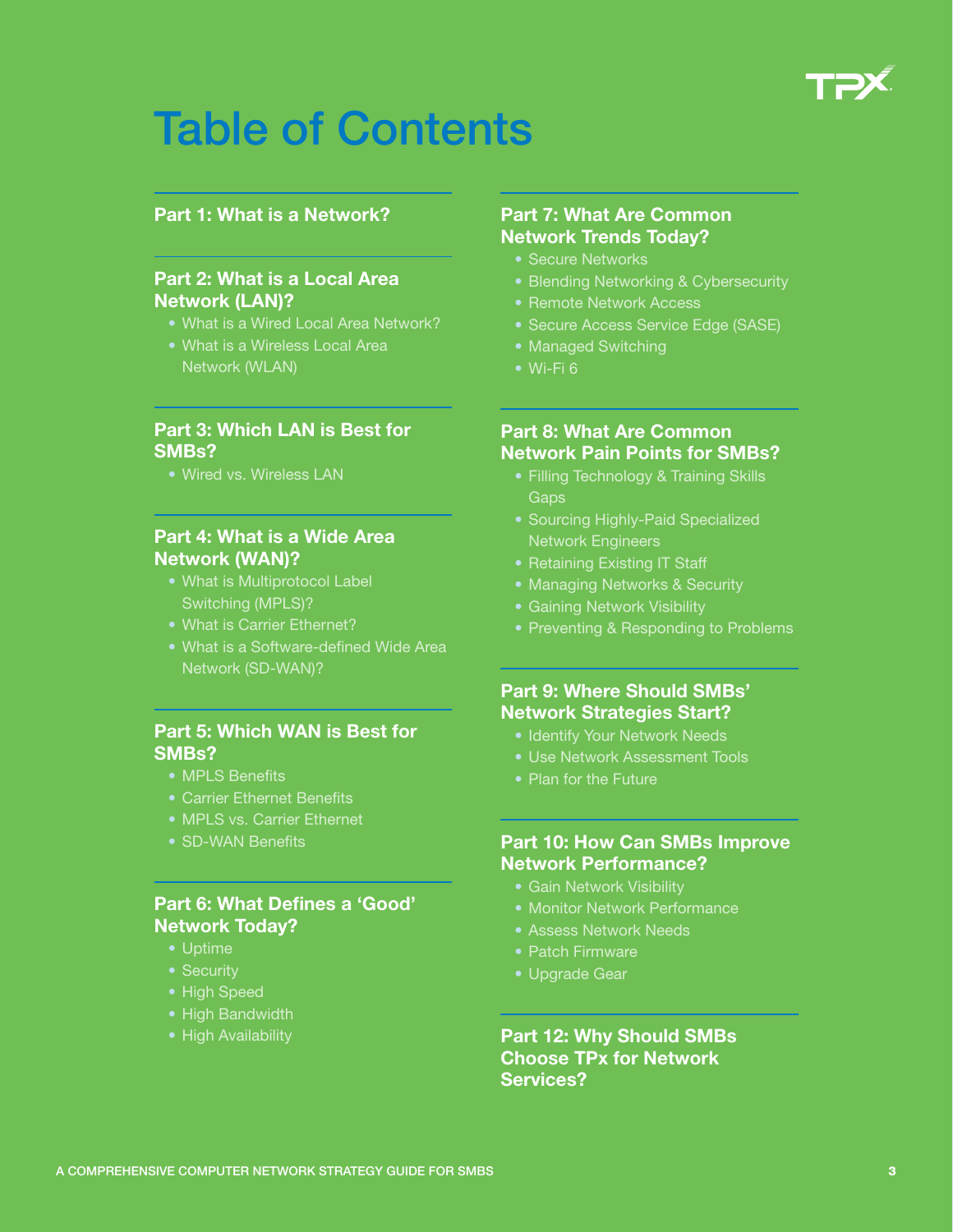

## <span id="page-3-0"></span>PART 1 What is a Network?

Every organization uses networks to communicate and collaborate with key stakeholders employees, customers, partners, suppliers and, increasingly, other machines.

Networks can be segmented into two major categories:

- 
- Local Area Networks (LANs) Wide Area Networks (WANs)

Before we explain the differences, let's review what defines a network in general.

A network is a group of servers, mainframes, network devices and endpoints (like computers, laptops, tablets or smartphones) that are connected to allow sharing of data between all components of the network.

Components typically comprising a network include:

- Servers
- Mainframes
- Firewalls
- Switches
- Hubs
- Modems
- Routers
- Bridges
- Repeaters
- Consoles

• Endpoints (desktop computers, laptops, tablets, smartphones, webcams, etc.)

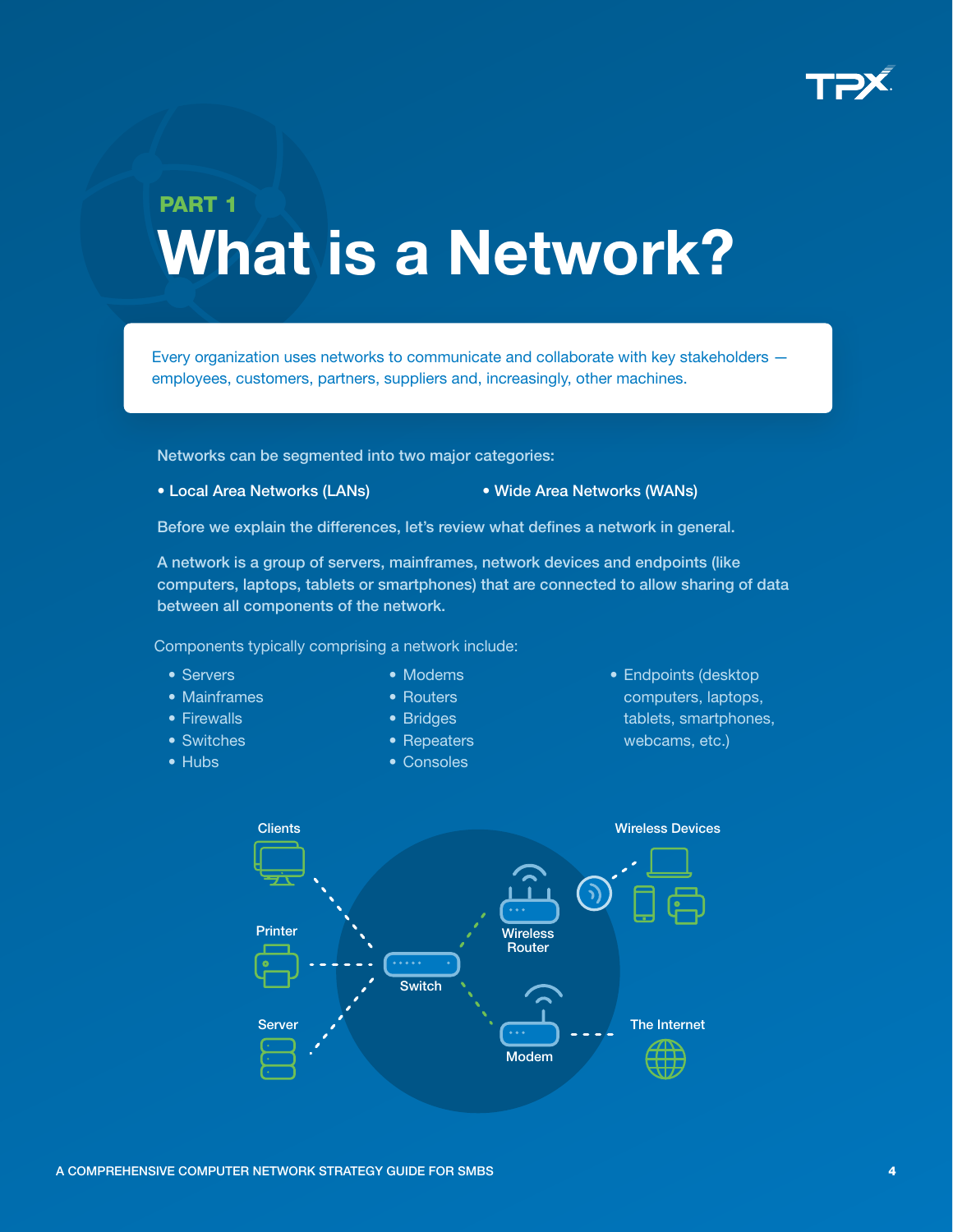

## <span id="page-4-0"></span>PART 2 What is a Local Area Network?

A local area network, or LAN, is a computer network that connects devices in a limited area, such as a building, office, home and even campuses of adjacent buildings. In contrast, a wide area network (WAN) covers larger geographic areas (See Part 3 for information on WANs).

A LAN comprises switches, routers and other components that enable devices to connect to internal servers, web servers and even other LANs via WANs. The advantage of a LAN is that it enables your team to share files, printers, one internet connection and more.



Architecturally, a LAN can be set up in two ways:

- A peer-to-peer LAN directly connects two devices.
- A client-server LAN is typical in business environments and includes multiple endpoints and servers connected to a LAN switch that directs communication among devices.

Additionally, a LAN can be based on hard-wired Ethernet connections or wireless Wi-Fi connections, which we'll discuss in more detail on the next page.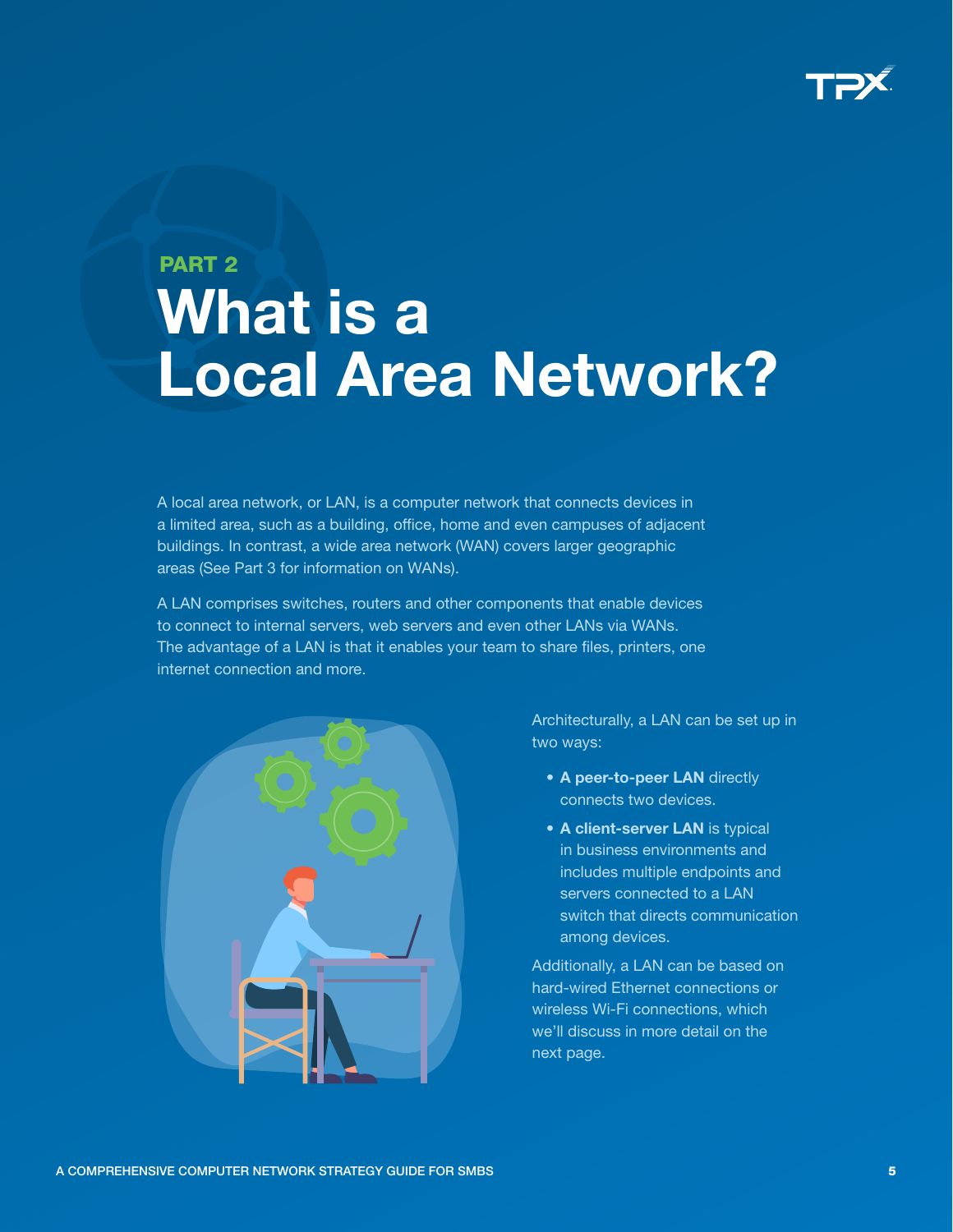

## <span id="page-5-0"></span>What is a Wired Local Area Network?

A wired LAN includes a switch that uses Ethernet cabling to connect to servers, workstations and other endpoints to the corporate network.



#### Example of a Wired Local Area Network

## What is a Virtual Local Area Network?

Smaller organizations with only a few devices can usually get by with a wired LAN, including one switch with Ethernet ports to interconnect all devices.

However, larger organizations with hundreds or thousands of devices require additional hardware, software and configuration to form multiple virtual LANs (VLANs). VLANs limit the amount of traffic individual devices experience, alleviating network congestion and bottlenecks that impact network performance.

#### Manufacturing Administrative **Department Department** The Internet Route VLAN VLAN ń Floor 3 [..... Switch A Floor 2 <u>.....</u> Switch B <del>.....</del> Floor 1 Switch C

#### Example of a Virtual Local Area Network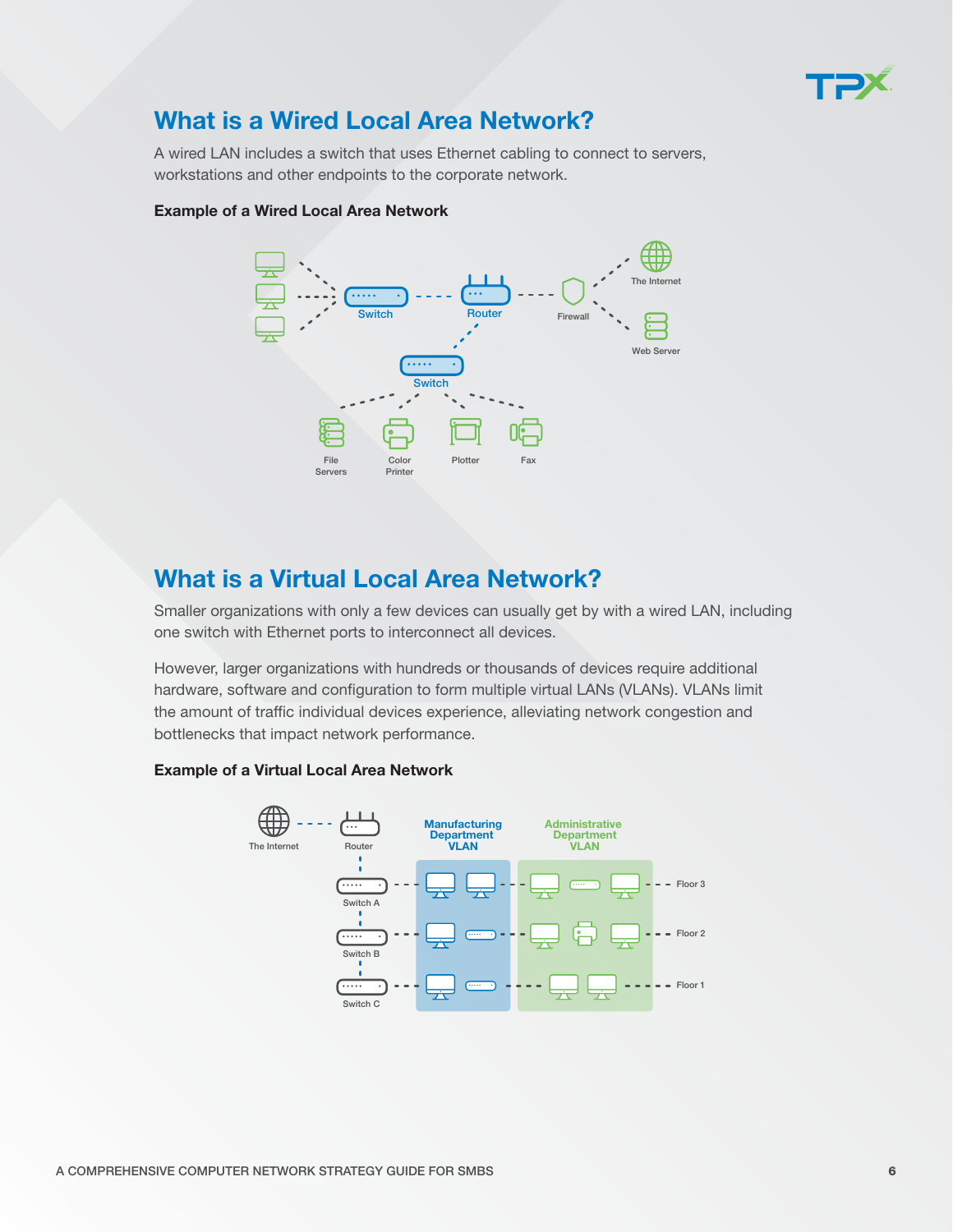

## <span id="page-6-0"></span>What is a Wireless Local Area Network?

A wireless local area network (WLAN) is identical to a wired LAN except that the devices that make up the network are connected through radio transmissions, typically a Wi-Fi signal, instead of wired connections. An office or home Wi-Fi network is considered a [WLAN.](https://www.tpx.com/services/managed-it/managed-networks/)

A WLAN typically consists of a wireless router and endpoints, such as computers, mobile devices, printers, fax machines and other devices. The wireless router enables the devices to talk to each other and also connect to the Internet.

The ease of setup and management has made WLANs commonplace in offices that rely heavily on smartphones, tablets and other mobile devices. But it also has made it possible for other types of businesses, such as restaurants, coffee shops and stores, to have a WLAN. Wi-Fi also has expanded the types of connected devices beyond desktops and printers to include smart devices like lighting, thermostats, security cameras and more.

#### Example of a Wireless Local Area Network

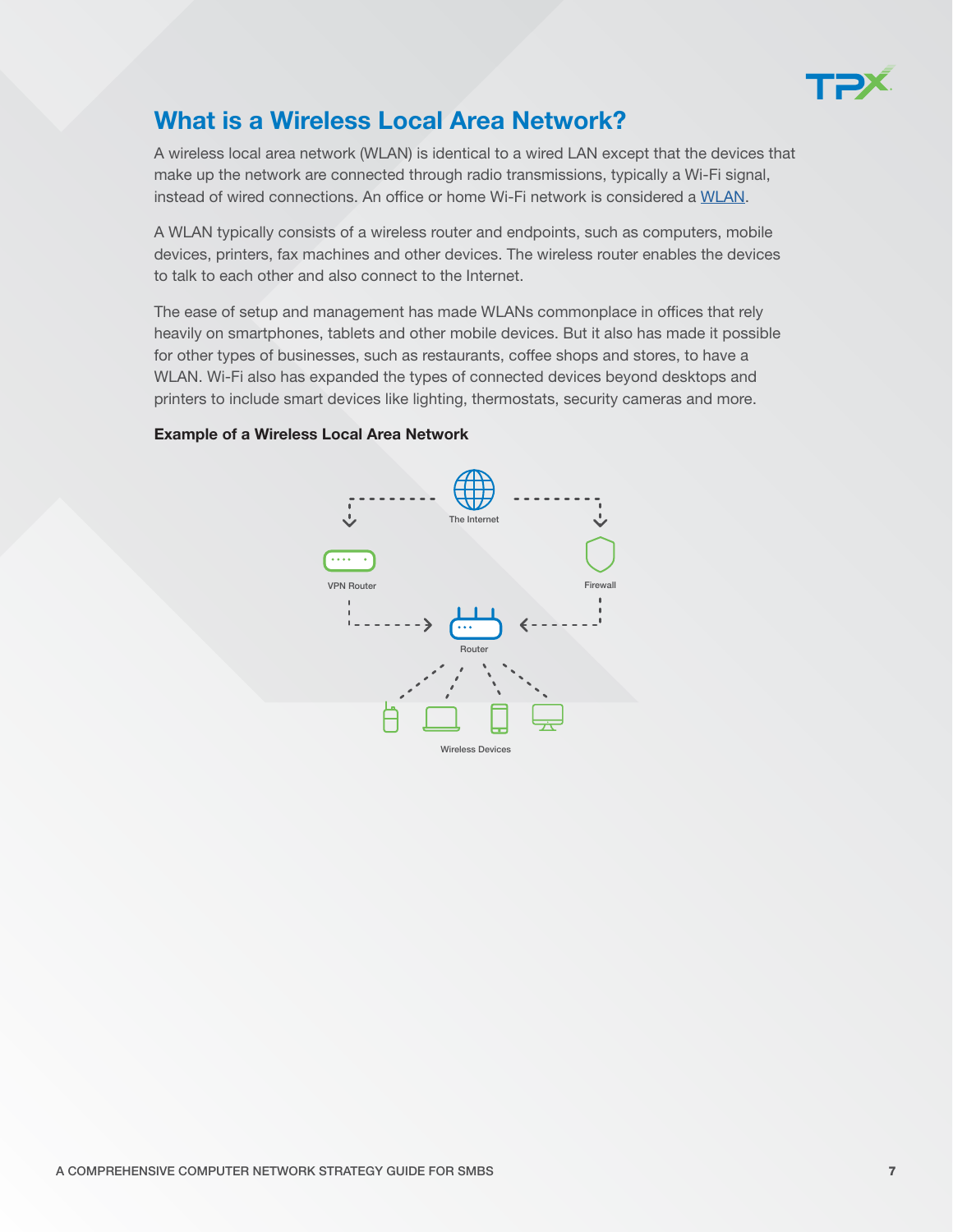

## <span id="page-7-0"></span>PART 3 Which LAN is Best for SMBs?

Now that you have a basic understanding of your options, let's discuss which LAN network is best suited for your SMB organization. Traditionally, companies with high security and bandwidth requirements have preferred wired LANs, while those that require mobility have chosen wireless options. With advances in wireless technologies, most organizations now use wireless LANs, at least in part. Here's why:

## Wired Vs. Wireless LANs



#### Wireless LAN

Wireless LANs have these advantages over wired LANs:

#### **Convenience**

Wireless LANs are easier to set up when compared to wired LANs since they don't require cabling.

#### **Flexibility**

Endpoint devices like computers and printers only need to be in the wireless signal range and aren't tethered to the wire connection.

#### Mobile Access

Employees can connect to a wireless LAN through smartphones and tablets, which is impossible with wired LANs.



#### Wired LAN

Wired LANs have these advantages over wireless LANs:

#### Speed

Wired LANs support greater bandwidth and have faster connection speeds.

#### **Reliability**

Weak signal strength common with wireless LANs is not an issue with wired LANs.

#### Greater Security

To break into a wired LAN, the hacker must connect to a network switch, router or computer before accessing the network.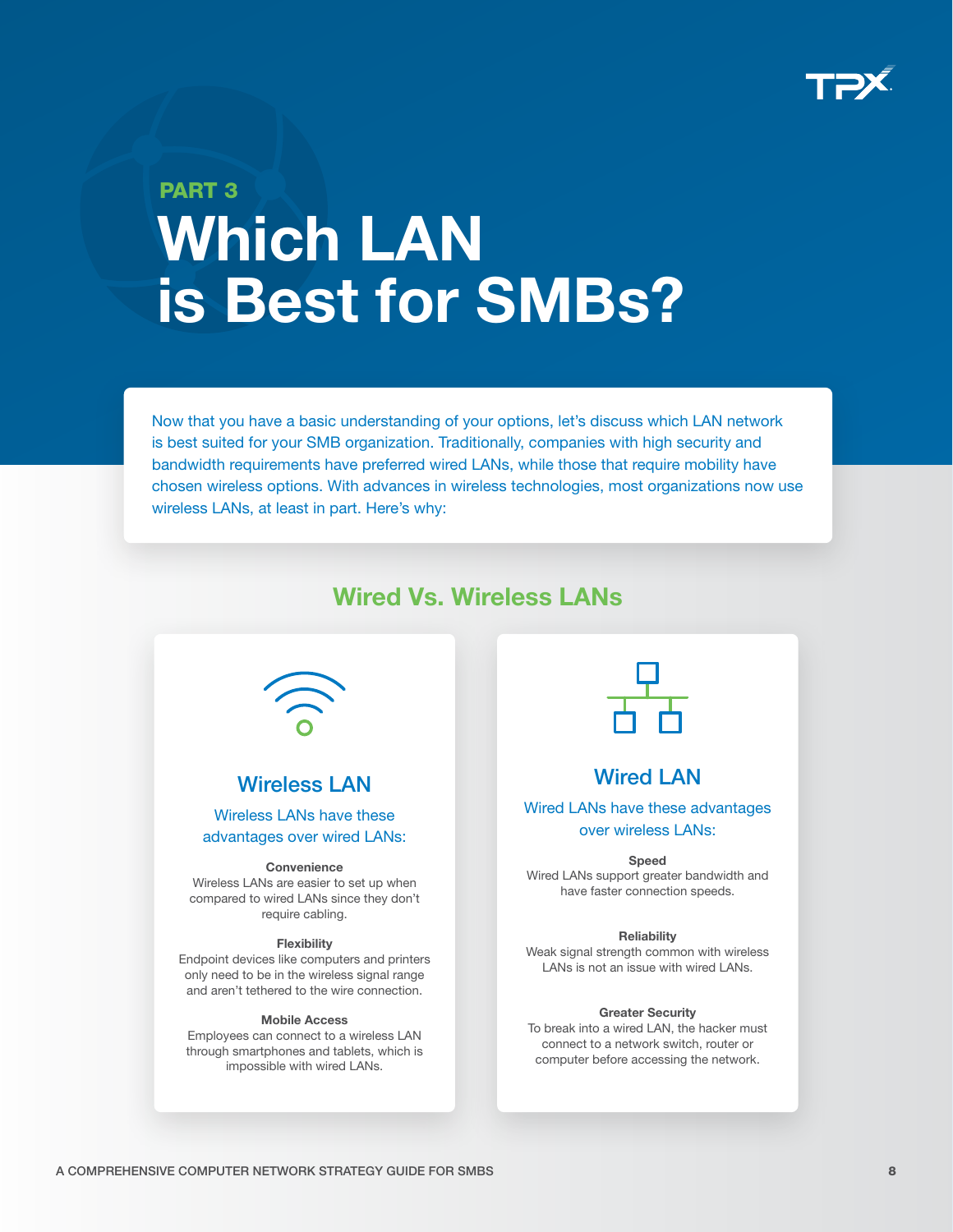

## <span id="page-8-0"></span>PART 4 What is a Wide Area Network?

A wide area network, or WAN, is a computer network that spans over a large geographic area and connects multiple local area networks (LANs). In practice, a LAN serves a single office, store location or campus while a WAN connects LANs across cities, states, regions or countries. A WAN's primary purpose is to connect computers on one LAN to computers on another LAN or to computers located at a central data center located onpremises or hosted by a cloud service provider.



WANs have evolved and today are primarily based on a few technologies that can work over fiber, copper or even wireless connections:

- Multiprotocol Label Switching (MPLS)
- Carrier Ethernet
- Software-defined Wide Area Networks (SD-WAN)

Let's look at each of these in turn.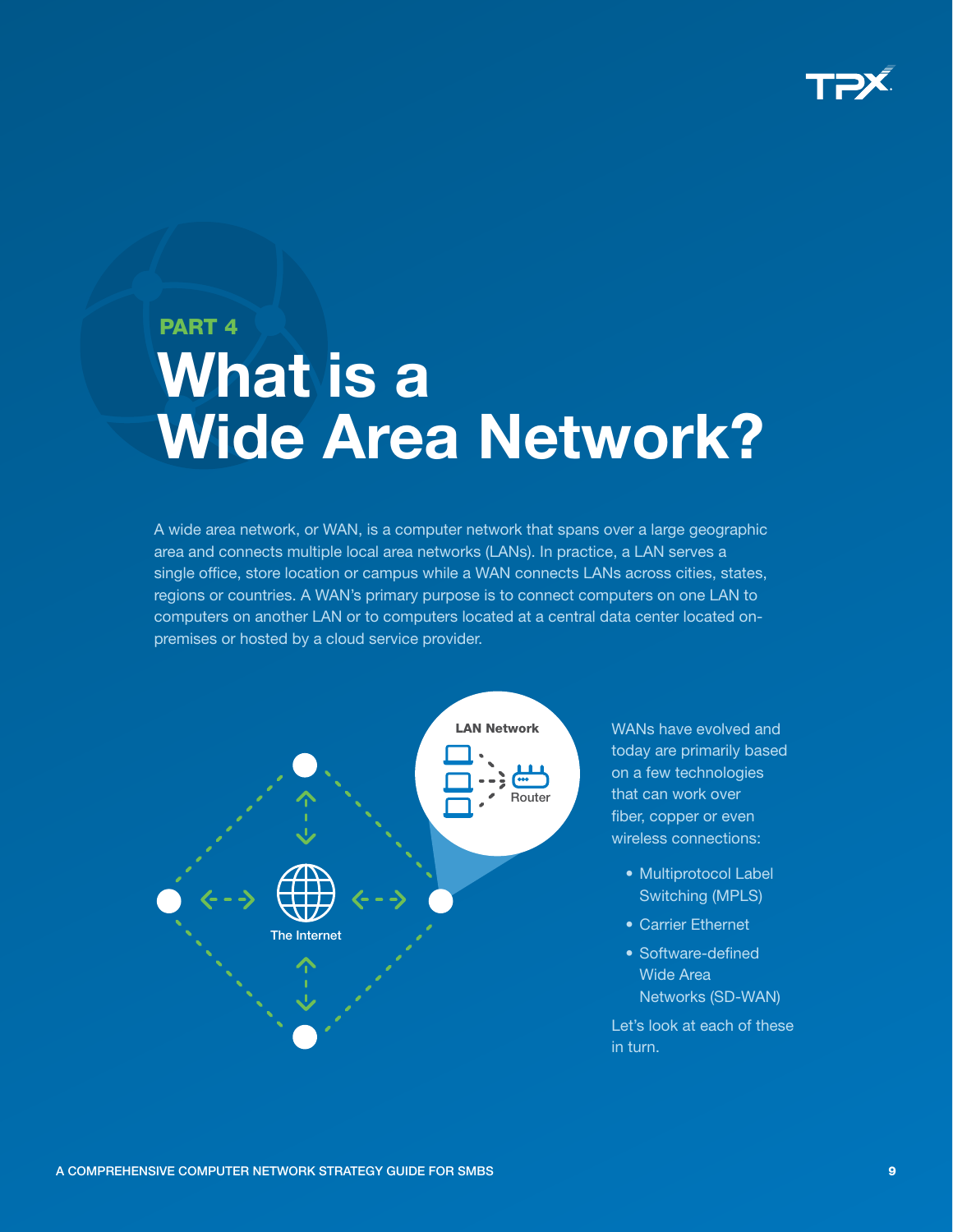

## <span id="page-9-0"></span>What is Multiprotocol Label Switching?

Multiprotocol Label Switching, or MPLS, has powered enterprise networks for more than two decades. An MPLS-based WAN is a virtual private network (VPN) that's built over the top of a carrier's MPLS network and sends data packets over Layer 2 (switching) or Layer 3 (routing), avoiding the public Internet.

MPLS supports classes of service (CoS) for different traffic types; traffic prioritization; scalability; control over latency, jitter and packet loss; and the ability to use multiple protocols (e.g., IP, Ethernet, SAN, FDDI) as the name implies. MPLS networks typically are deployed by geographically distributed organizations that need to connect their locations to a data center or headquarters.

#### Example of an MPLS Network



## What is Carrier Ethernet?

A more cost-effective alternative to MPLS, Carrier Ethernet extends Ethernet from the LAN to the WAN, enabling companies to connect their Ethernet LANs to carrier networks using the same Ethernet interface, bridging multiple LANs as if they were one network. Carrier Ethernet provides effortless scalability from 10Mbps to 100Gbps so that the network can grow with the business.

Carrier Ethernet operates at Layer 2, the data link layer, and can be configured in a few ways as defined by the Metro Ethernet Forum (MEF):

- Ethernet Private Line (E-Line) a point-to-point connection between two sites
- Ethernet LAN (E-LAN) multipoint-to-multipoint, also known as "any-to-any" or "mesh," network
- Ethernet Tree (E-Tree) point-to-multipoint, also known as "hub-and-spoke," network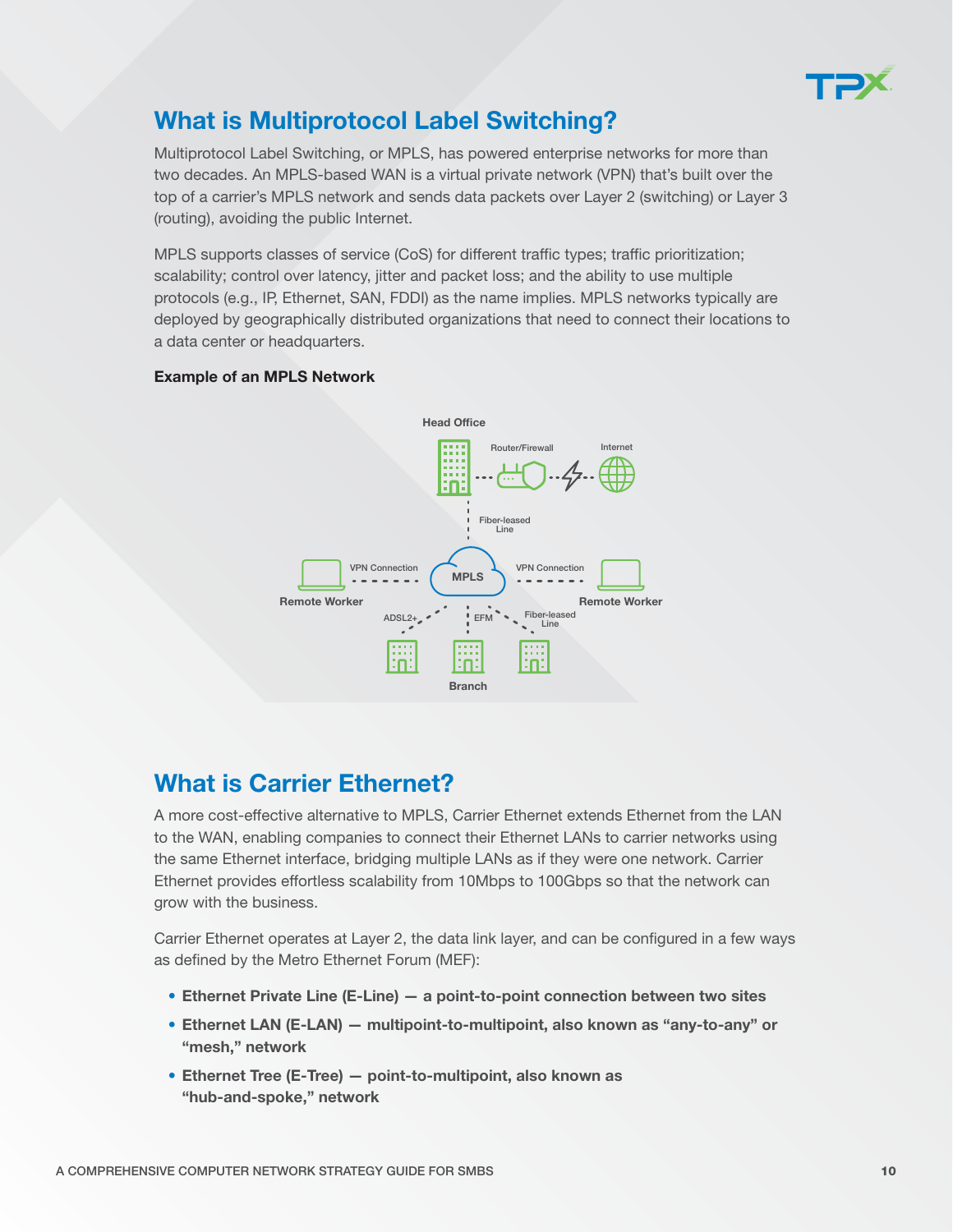

## Carrier Ethernet WANs Come in 3 Configurations

Let's review them one by one:

### E-Line

Ethernet Private Line (EPL) or Virtual Private Line (EVPL) services are used when businesses have high data traffic between a central hub location, like company headquarters, and a data center or storage service provider.

#### Example of an Ethernet Virtual Private Line



### Ethernet LAN

E-LAN provides multipoint-to-multipoint connectivity. E-LANs are used when businesses need to connect branch locations or data centers cost-effectively.

#### Example of an Ethernet LAN Network



## E-Tree

An E-Tree provides hub-and-spoke multipoint connectivity and is often used to connect a headquarters or data center to branch offices.

#### Example of an Ethernet Tree Network

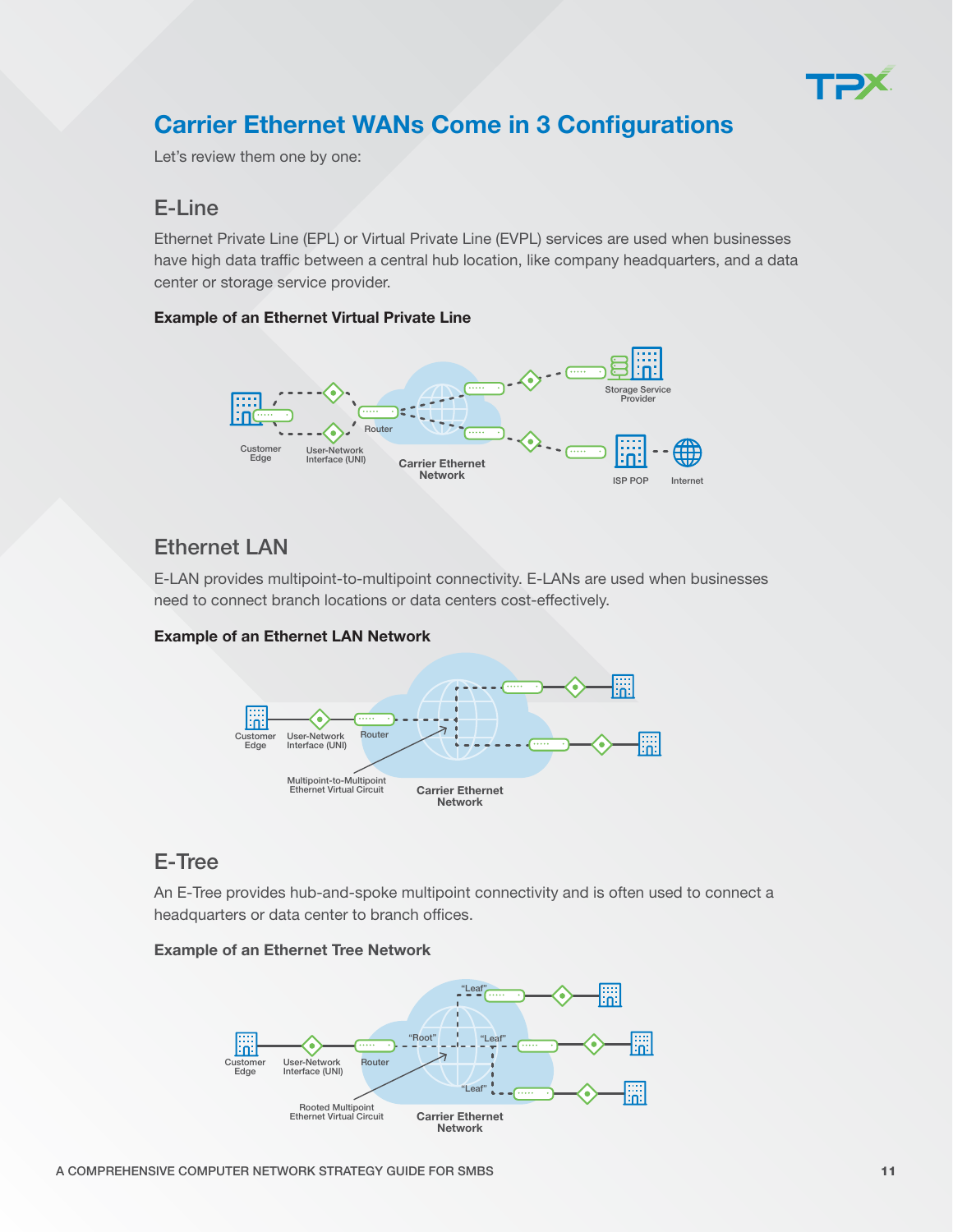

## <span id="page-11-0"></span>What is a Software-defined Wide Area Network?

A software-defined WAN, or [SD-WAN,](https://www.tpx.com/services/managed-it/managed-wan/) is a more recent addition to the WAN lineup that is groundbreaking in that it leverages low-cost broadband connectivity options and also can replace or integrate with an existing MPLS network.

SD-WAN uses software-defined networking to abstract the control capabilities of underlying hardware on the network into a virtual environment where the network is then managed. Through software, SD-WAN unifies and manages network traffic between the different points on the WAN, including remote branches, data centers and cloud applications.

SD-WAN is ideal for connecting branch offices economically but also can be deployed to affordably provide diverse and redundant low-cost broadband connections at every location.

#### Example of an SD-WAN Architecture

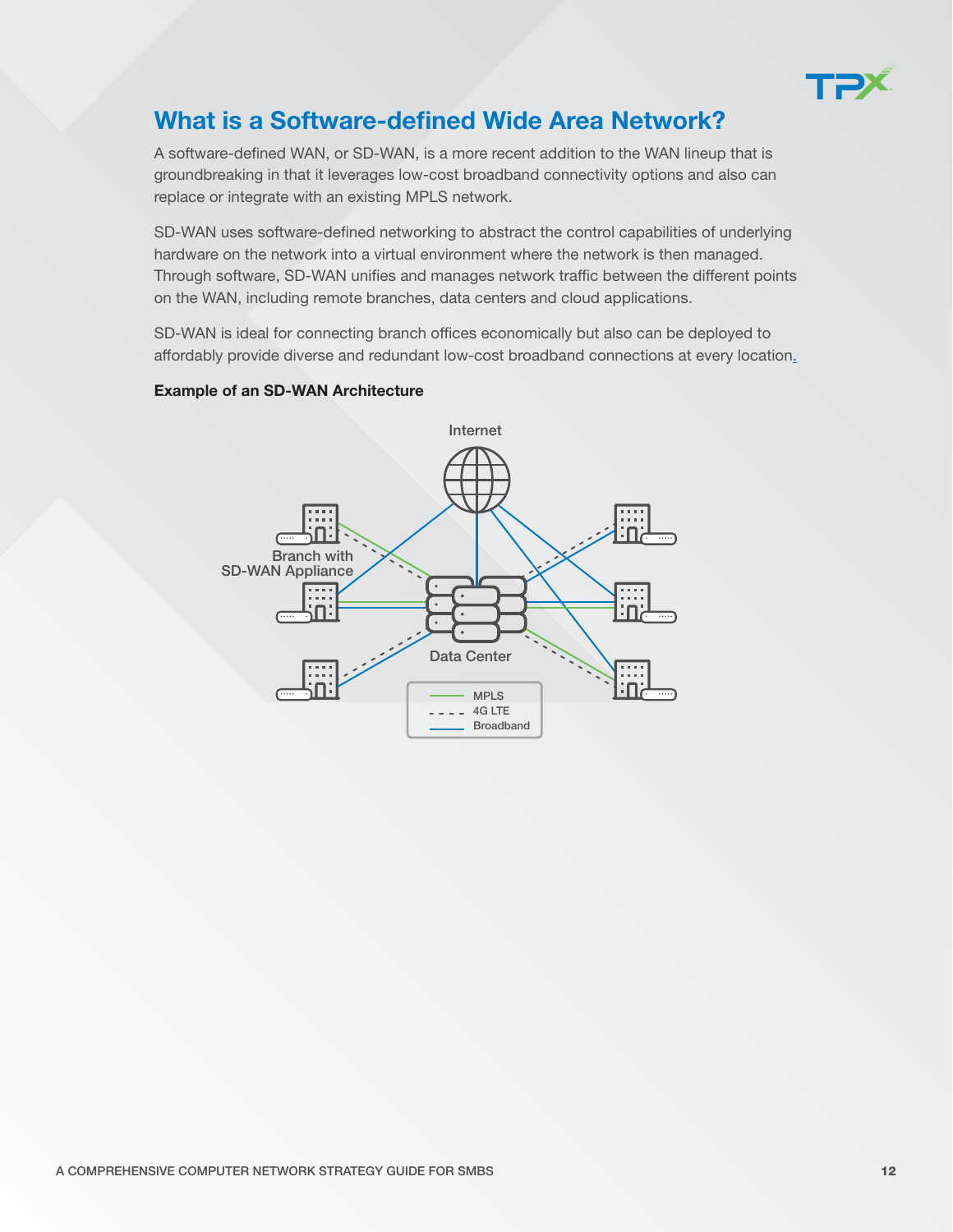

## <span id="page-12-0"></span>PART 5 Which WAN is Best for SMBs?

Now that you have a basic understanding of your options, let's discuss which WAN is best suited for your SMB organization.



## MPLS Benefits

MPLS-based WANs are known for their scalability, performance, efficient bandwidth utilization, reduced network congestion and quality of service (QoS). Because it's deployed as a VPN, partitioned from the public Internet, it's also considered a secure transport mode.

That said, MPLS was designed for organizations with geographically dispersed branch offices needing access to enterprise data centers. Today, much of enterprise networking traffic has shifted to cloud providers making MPLS's hub-and-spoke model less efficient.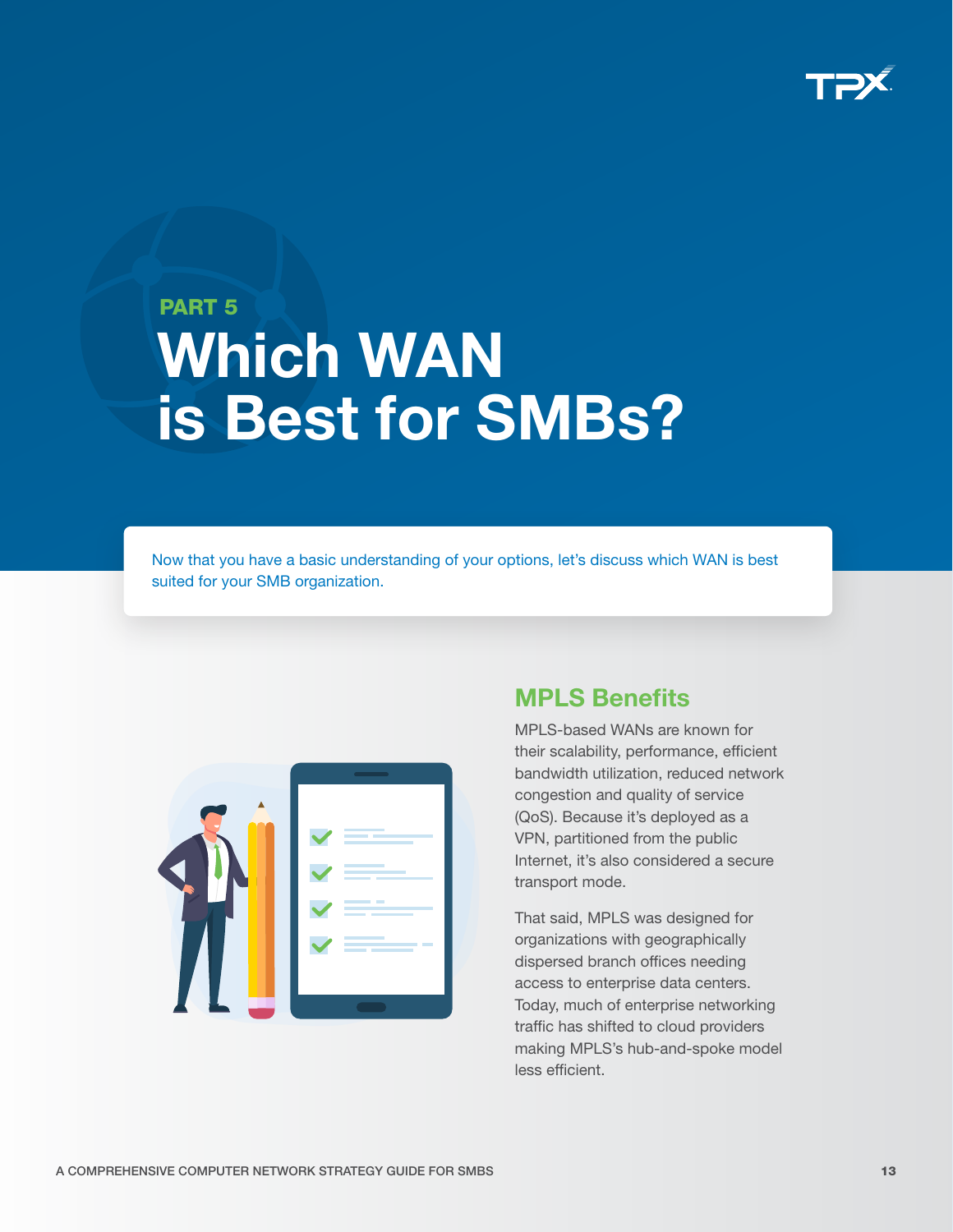

<span id="page-13-0"></span>For this reason, MPLS is considered a legacy WAN solution and may be displaced or augmented when new IT management pushes for newer network technologies to save the organization money. Larger enterprises, for example, may keep their MPLS networks for legacy apps that run on their enterprise network while offloading Internet traffic and access to cloud apps to a more modern SD-WAN.

Companies in vertical industries like finance may still rely on MPLS to ensure compliance with regulations like Sarbanes-Oxley Act of 2002<sup>1</sup> and are not eager to replace existing equipment that works.

SMB organizations are more likely to find a better fit with lower-cost Ethernet or SD-WAN options. And those companies that are using an all-cloud IT model are best served by SD-WAN's all broadband network.

### Carrier Ethernet Benefits

While MPLS networks have been the top-of-the-line for decades, Carrier Ethernet offers a more cost-effective alternative, especially for SMBs that want to upgrade their networks for improved communications systems, data storage and more.

Carrier Ethernet offers several advantages, including:

#### **Scalability**

As your business bandwidth requirements grow, Carrier Ethernet can scale easily without the need for additional onsite equipment.

#### High Speed

With bandwidth of 10Gbps+ over fiber links, Carrier Ethernet is ideal for businesses looking for high-speed services to connect data centers.

#### **Security**

Carrier Ethernet operates at Layer 2 and its in-band control channel cannot be accessed via a Layer 3 network, i.e., the Internet, which is in contrast to MPLS routers that can be accessed remotely via the Internet.

#### QoS

Carrier Ethernet VLANs are easily created to separate traffic types, reducing network congestion and latency.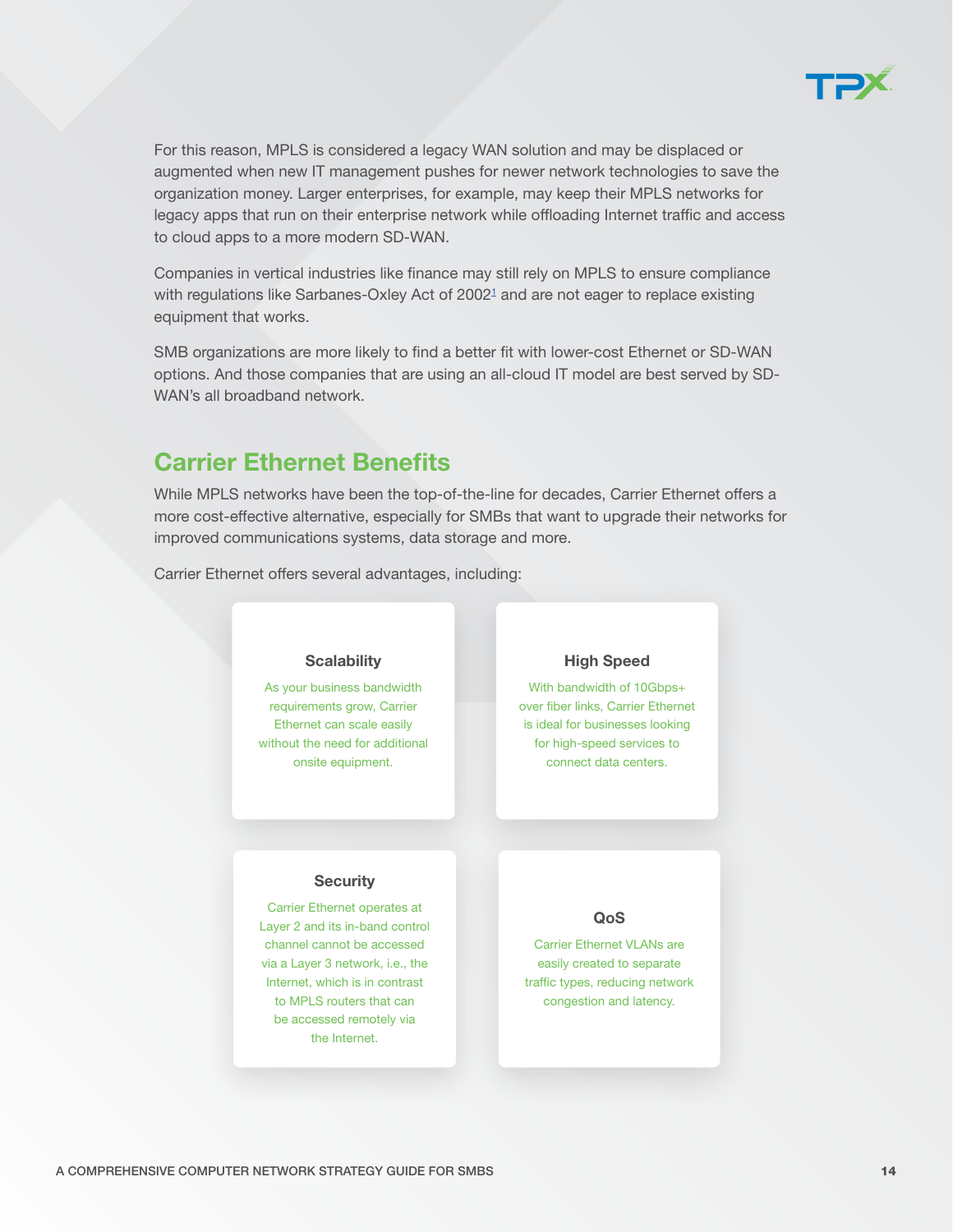

<span id="page-14-0"></span>

|                                              | $\overline{\text{HB}}$ MPLS                                                                                                                     | <b>Ethernet</b>                                                                                                                                          |
|----------------------------------------------|-------------------------------------------------------------------------------------------------------------------------------------------------|----------------------------------------------------------------------------------------------------------------------------------------------------------|
| Cost                                         | MPLS typically costs more than<br>Ethernet but less than T1 lines.                                                                              | Ethernet is typically more<br>affordable than MPLS.                                                                                                      |
| <b>Scalability</b>                           | MPLS can scale to thousands<br>of sites.                                                                                                        | Ethernet can scale to hundreds<br>of sites. However, it's much<br>easier to scale without the<br>addition of equipment.                                  |
| <b>WAN Routing</b>                           | MPLS allows businesses to<br>leave WAN routing to the<br>service provider and keep fewer<br>WAN engineers on staff.                             | Ethernet gives WAN engineers<br>control and responsibility<br>over routing.                                                                              |
| Quality<br>of Service                        | MPLS has quality of service<br>(QoS) options to enable<br>preferential treatment of<br>latency-sensitive traffic like<br>VoIP.                  | Network engineers can<br>bypass QoS complexity by<br>hooking switches directly to<br>Ethernet pipes.                                                     |
| <b>Service</b><br>Level<br><b>Agreements</b> | MPLS services come with<br>service level agreements<br>(SLAs) that include delivery<br>guarantees, unlike consumer<br>broadband.                | IT professionals should<br>either ask for an SLA for their<br>Ethernet service or take WAN<br>application delivery into their<br>own hands.              |
| <b>WAN</b><br><b>Management</b>              | Using MPLS for WAN<br>connectivity requires that<br>all network devices and<br>management tools be<br>compatible with both MPLS<br>and Ethernet | Because LANs use<br>Ethernet, using Ethernet<br>for the WAN gives<br>organizations an all-Ethernet<br>infrastructure, simplifying<br>network management. |
| <b>Availability</b>                          | Service providers offer MPLS<br>services in many metropolitan<br>areas but not everywhere.                                                      | Ethernet exchanges have<br>made Ethernet WAN services<br>available in more locations.                                                                    |

Source: SearchEnterpriseWAN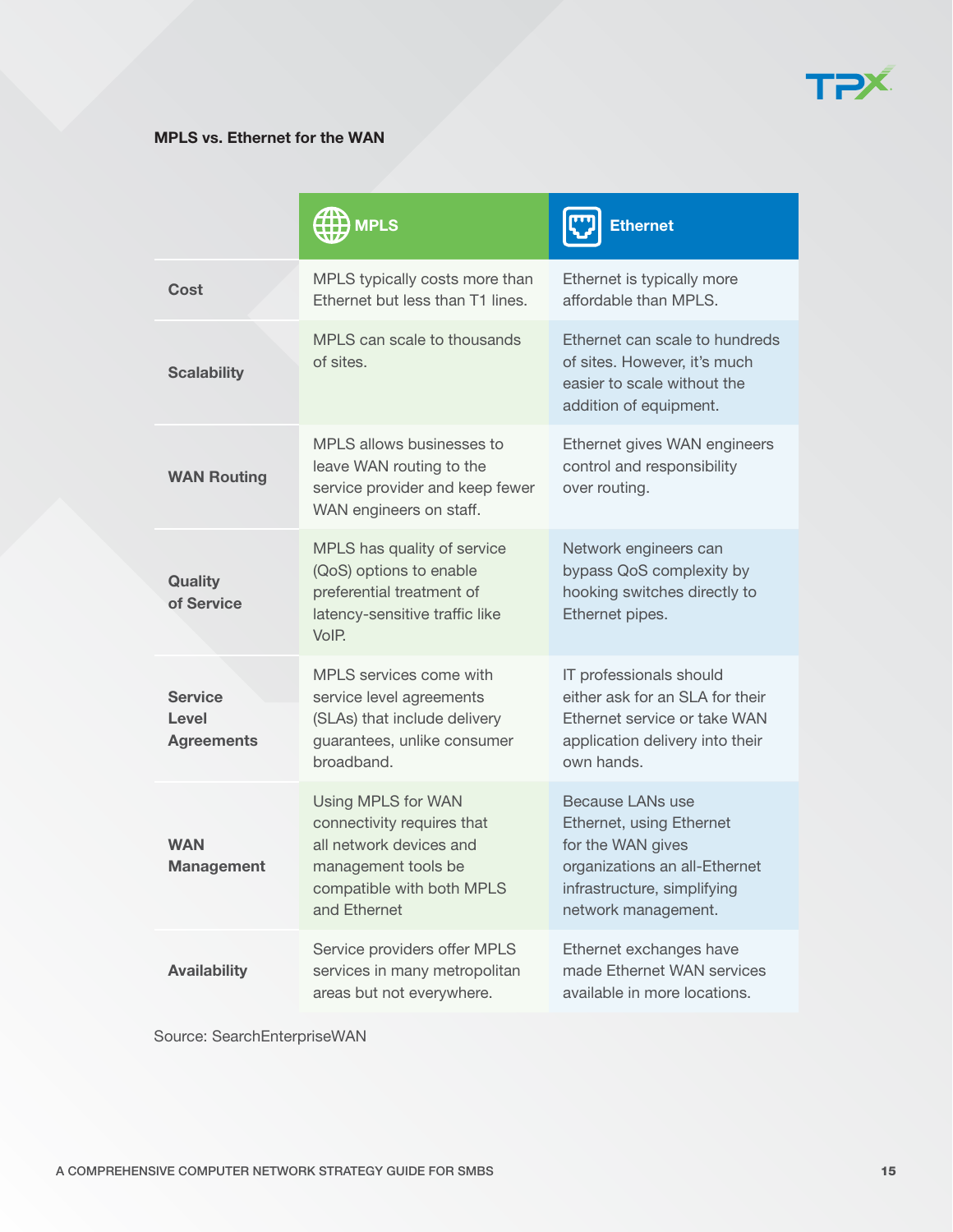

#### <span id="page-15-0"></span>SD-WAN Advantages

SD-WAN is different from traditional WANs in the way it's deployed and managed. As its name implies, SD-WAN is a software-driven technology that's deployed as an overlay or virtualized network. While there are some differences in features depending on the SD-WAN provider, SMBs can expect the following benefits from SD-WAN:

#### **Business Continuity**

One of the most valuable benefits of SD-WAN is its ability to deliver network redundancy. SD-WAN can direct traffic on multiple connections, whether the configuration is activeactive or active-passive. This routing ability means that businesses often can avoid network downtime — with their users remaining online and active — even if there is an outage with one or more connections.

#### Improved Data Security

Often, SD-WAN can support network security by virtualizing a firewall that encrypts public Internet traffic. Some basic security capabilities are inherent with SD-WAN, such as denying or limiting traffic from specific sites. *Note: SD-WAN is not a comprehensive security solution on its own and should be paired with other security solutions.*

#### Enhanced Quality of Service (QoS)

SD-WAN steers businesscritical traffic and applications through the most reliable, highestperforming connections. The net impact is a reduction in data packet loss and latency, which improves user experience and productivity.

#### **Bandwidth Elasticity**

SD-WAN can manage multiple network connections to increase bandwidth by removing network congestion and creating better application response time.

#### Cost Savings

Businesses can save money with SD-WAN. First, it can replace expensive private MPLS connections with more cost-efficient broadband connections. It also can remove the need for expensive routing hardware since those are now controlled with software. Since administrative control functions are now virtual, there are no physical configuration requirements onsite. Instead, IT can access and manage the control plane conveniently off-site, reducing the need for onsite IT personnel.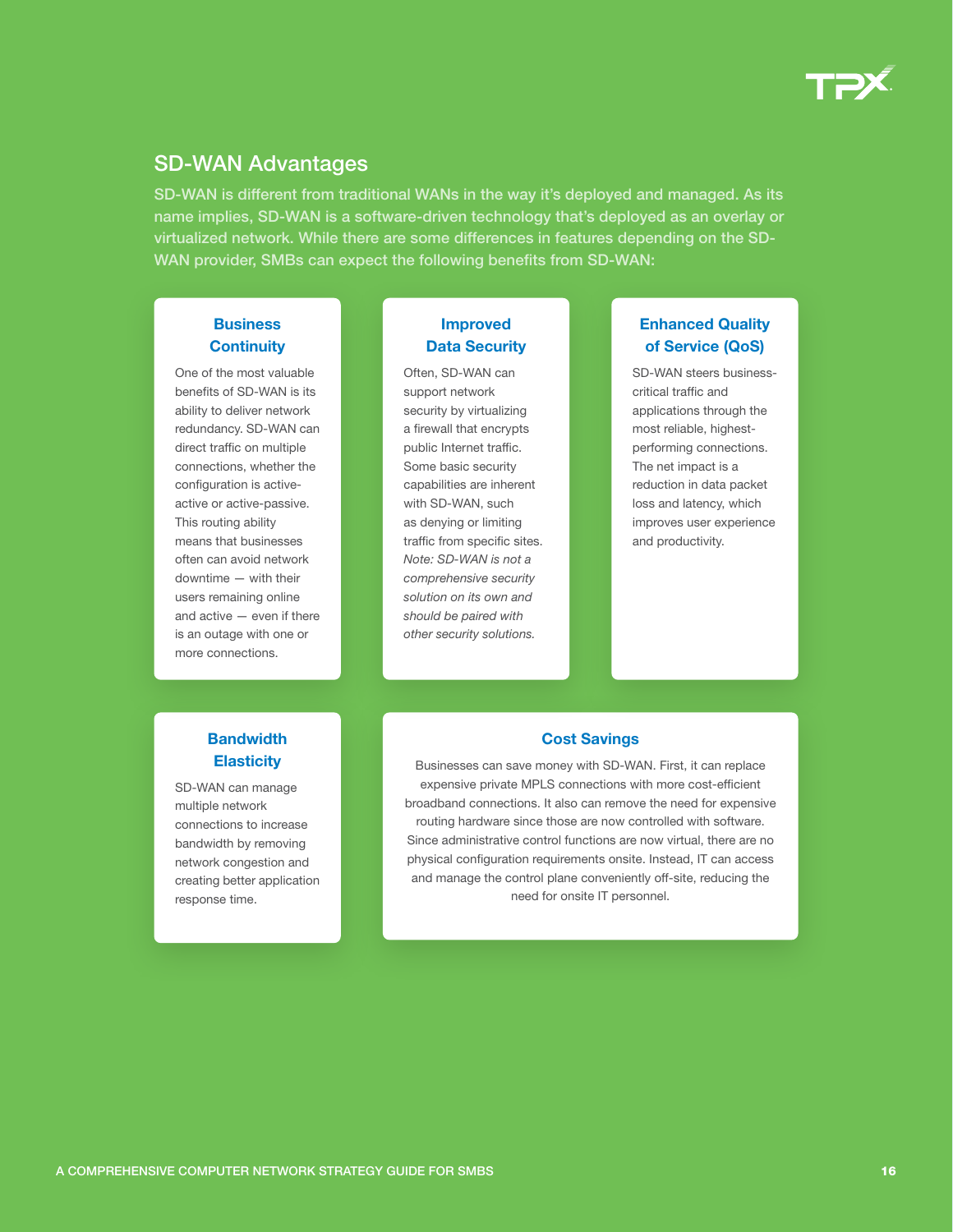

## <span id="page-16-0"></span>PART 6 What Defines a 'Good' Network Today?

Networking technologies have evolved, enabling transformation for businesses of all sizes. In short, today's hyperconnected businesses are hyperdependent on their network connections — not only to communicate and share information but often to deliver their products and services.

So, as you're evaluating what's a "good" network for your SMB organization, consider these five must-have requirements.

## Uptime

Uptime<br>
Whether LA<br>
like most, y<br>
Internet to<br>
• Email a<br>
• Phone<br>
• Unified<br>
collabc Whether LAN or WAN, the most critical attribute is uptime. If your business is like most, you rely on endpoint devices connecting to your network and/or the Internet to access a range of critical applications, such as:

- Email applications
- Phone systems
- Unified communications and collaboration applications
- Websites
- E-commerce applications
- Customer and partner admin portals
- Contact center software
- Office productivity applications (e.g., Microsoft Office or G-Suite)
- File sharing applications
- Accounting software
- Customer relationship management (CRM) applications
- Human resources (HR) files and employee records
- Accounting and billing systems
- Enterprise resource planning (ERP)
- Supply chain management (SCM)
- Payroll systems

Network downtime renders all these applications and systems inoperable, costing your organization in many ways, such as:

- Lost productivity
- Lost sales
- Lost customers
- Damaged reputation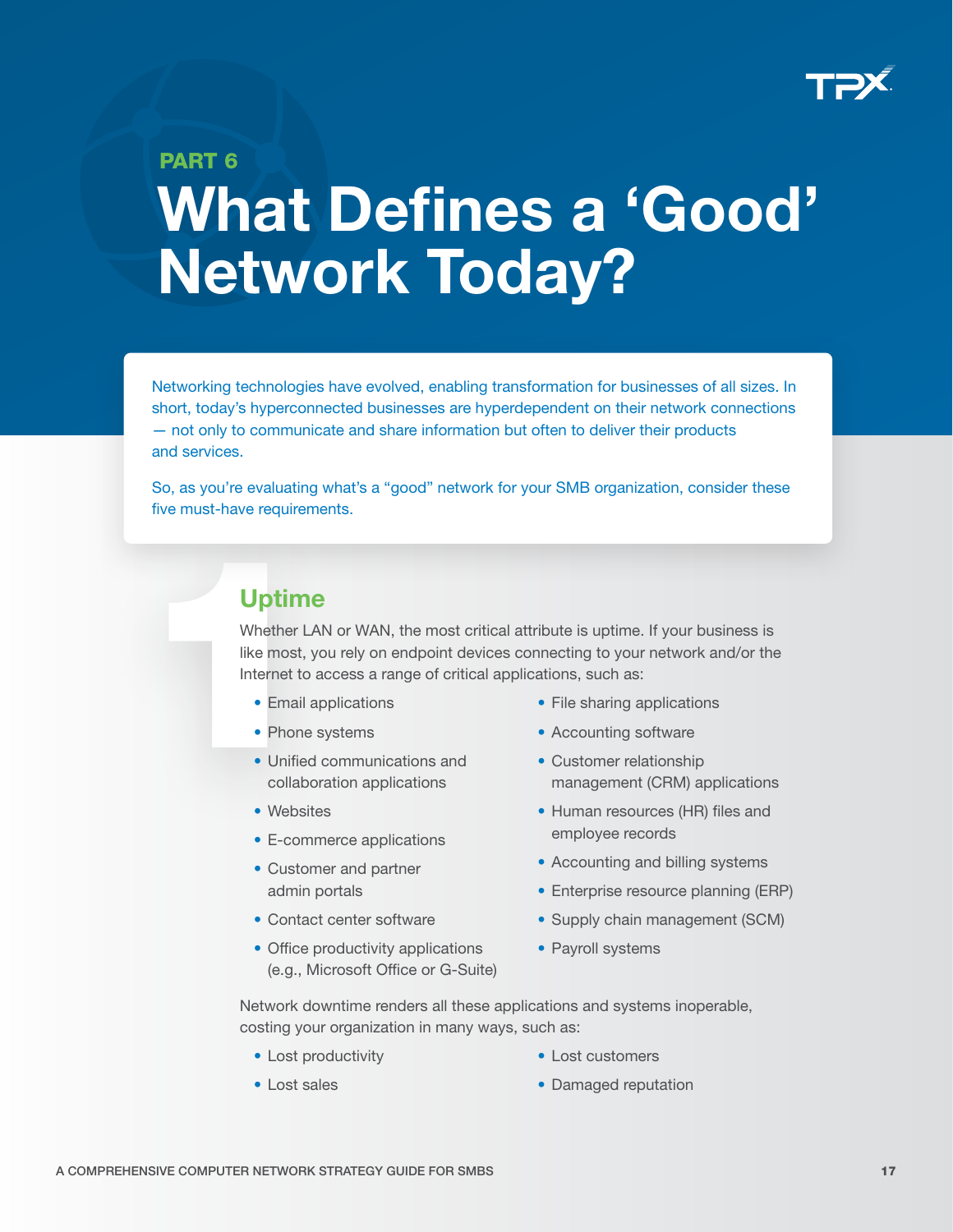

## **Security**

<span id="page-17-0"></span>**Security**<br>
Security go<br>
issues and<br>
of all sizes<br>
vulnerability<br>
percent to<br>
Securing y<br>
network at<br>
approach, Security goes hand in hand with uptime as cyberattacks often cause network issues and business disruptions. Cybersecurity is a priority for businesses of all sizes, especially since the COVID-19 pandemic expanded network vulnerabilities to remote workers and increased [cybercrime reports by 400](https://apnews.com/press-release/newswire/d50cabdf813c59e4c1ffe046009b41b6)  percent to 4,000 complaints per day, according to the FBI<sup>2</sup>.

Securing your network is no small task, as bad actors can attack your network at any point, not just in one place. The best defense is a layered approach, including:

- Next-Generation Firewalls
- Backup & Data Recovery
- Password Management
- Multi-Factor Authentication
- Patch Management
- Managed Detection & Response (MDR)
- DNS Protection
- Security Awareness Training
- Email Security

## High Speed

3 Speed refers to the maximum rate of transmitting data, typically measured as megabits per second (Mbps). Network speed is essential to both employee and customer experience. For example, storefront retail organizations need credit cards processed at an acceptable rate to complete the transaction so that customers aren't upset at the hassle of trying to pay for their products.

## High Bandwidth

High B<br>Bandwidth<br>handle at a<br>gigabyte c<br>your applic Bandwidth refers to the maximum amount of data your connection can handle at any moment, also measured as Mbps (and increasingly Gbps, for gigabyte connections). Adequate bandwidth is required to ensure that all of your applications can function simultaneously.

## High Availability

High Av<br>
Technically s<br>
the hardware<br>
WAN edge d<br>
up. However,<br>
circuits; the exaddresses the<br>
addresses th Technically speaking, a "high availability" network has built-in failover at the hardware level. You might have multiple circuits connected to an SD-WAN edge device so that if one circuit goes down, another circuit will be up. However, if the SD-WAN device fails, it no longer matters there are two circuits; the entire network will go down. A network that has "high availability" addresses this by incorporating redundant hardware.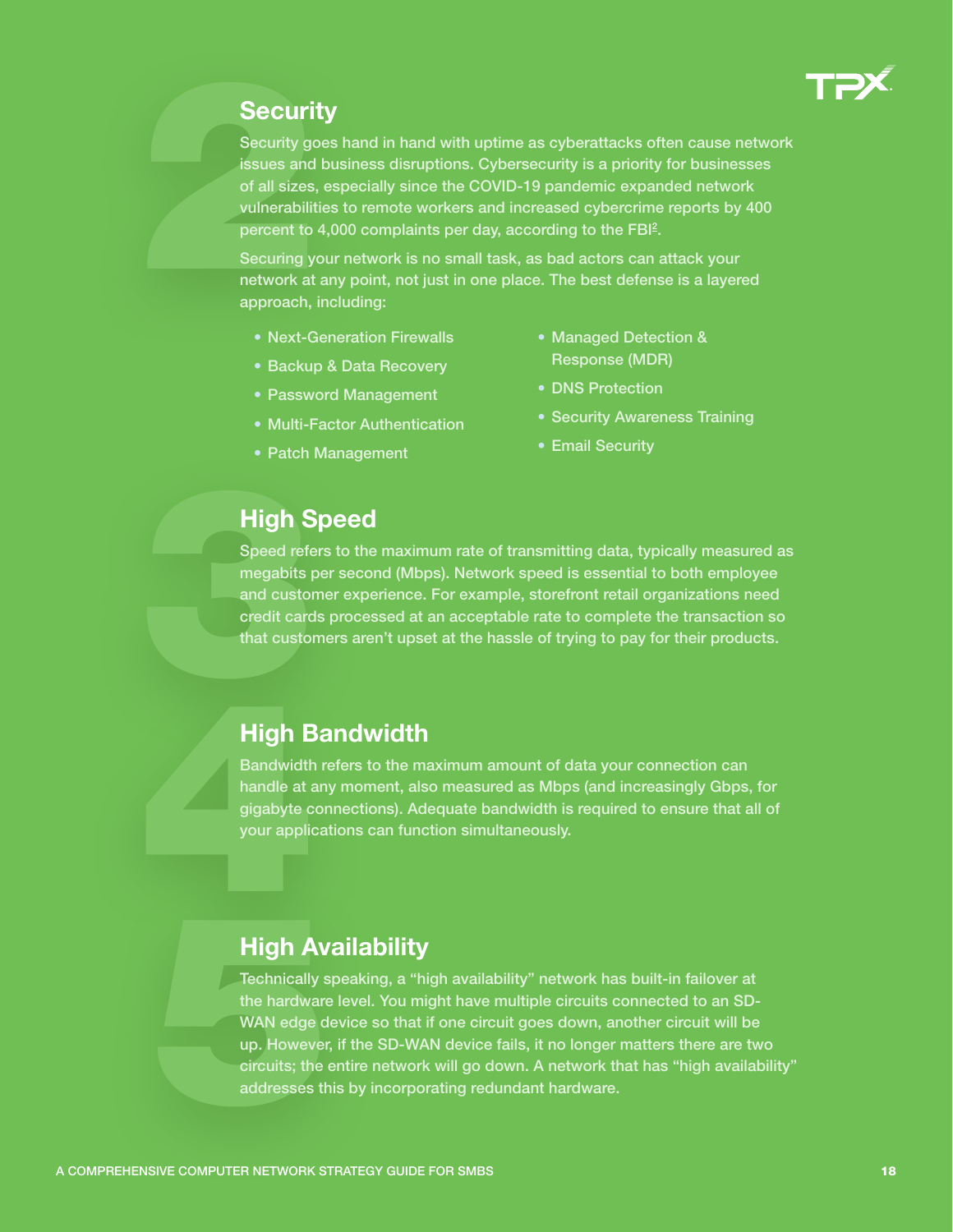

## <span id="page-18-0"></span>PART 7 What Are Common Network Trends Today?

Corporate networks have evolved to accommodate distributed and mobile workforces, cloudbased computing and communications, and a rise in security threats. Common trends in networks today include:



### Secure Networks

The need to secure networks (WAN or LAN) is of utmost importance today.

Cyberattacks like ransomware are the most common cyberthreat SMBs face, with [60 percent of MSPs reporting that their SMB](https://www.helpnetsecurity.com/2020/11/18/ransomware-cyber-threat-smbs/)  [clients have been hit as of the third quarter of](https://www.helpnetsecurity.com/2020/11/18/ransomware-cyber-threat-smbs/)  2020<sup>3</sup>, Datto reveals.

Ransomware has been around since the late 1980s, but the number of attacks has skyrocketed within the past two years. In fact, according to the FBI, [cybercrime reports surged](https://apnews.com/press-release/newswire/d50cabdf813c59e4c1ffe046009b41b6)  [400 percent during the pandemic](https://apnews.com/press-release/newswire/d50cabdf813c59e4c1ffe046009b41b6) $4$ , to 4,000 complaints per day.

The network security risk profile has changed at such a rapid pace over the past year that SMBs need to upgrade their networks by implementing comprehensive cybersecurity solutions.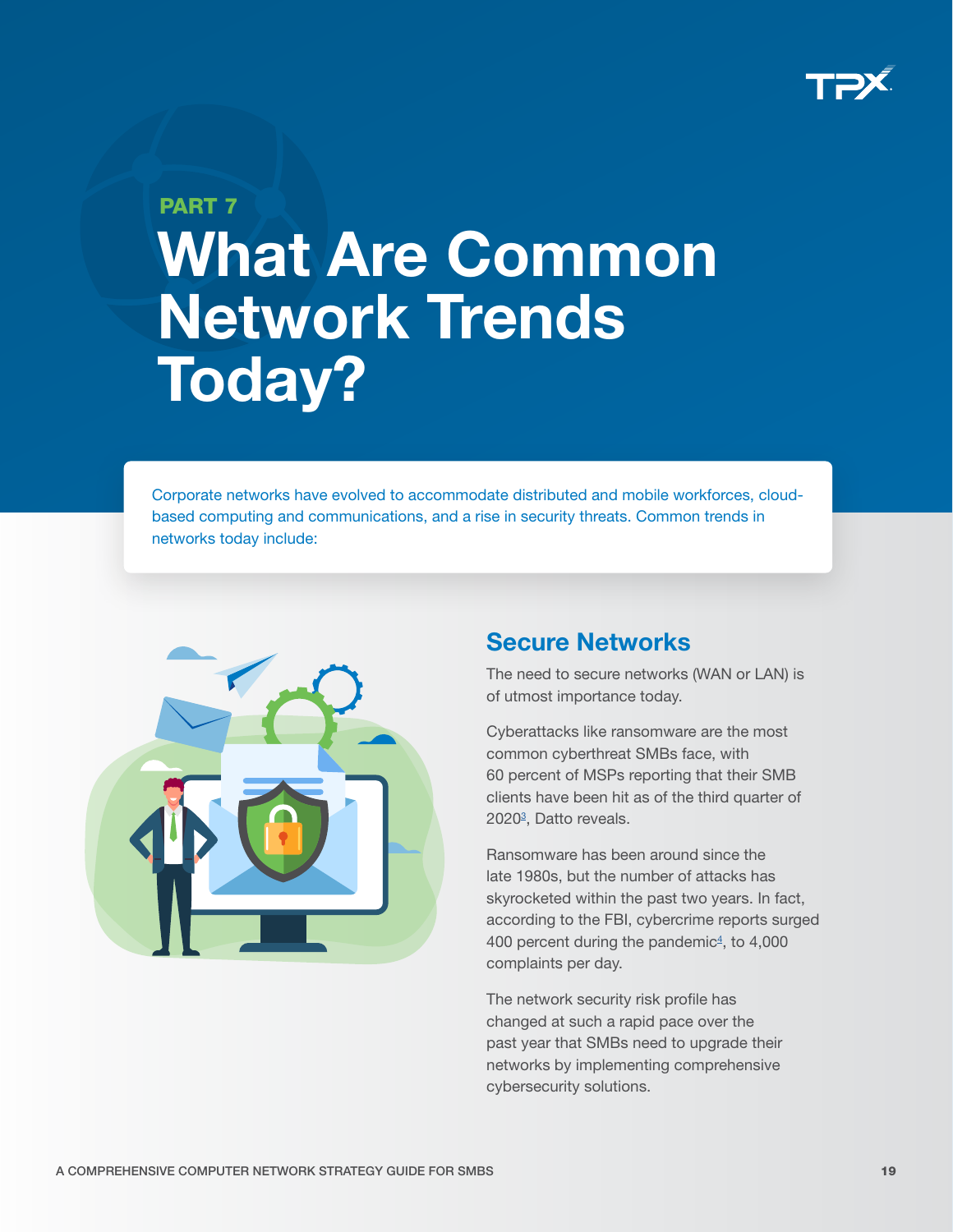

## <span id="page-19-0"></span>Blending Networking & Cybersecurity

Over time, networking technology has become mixed with cybersecurity technology.

A network firewall began as a straightforward solution that performed a narrow scope of functions, including blocking unsolicited incoming network traffic and validating access by assessing traffic for malware, hackers, etc. Today, a next-generation network firewall has multiple security appliances in one device, performing functions of a traditional firewall but boosting protection through heuristics (ie. analysis using rules, estimates and educated guesses for prediction) or artificial intelligence (AI). Next-generation protection also delivers unified threat management (UTM), which includes:

- Antivirus software
- Intrusion Detection System and Intrusion Prevention System (IDS/IPS)
- Deep Packet Inspection (DPI) of SSL traffic
- Safelisting/blocklisting software

Similarly, when looking at a first-generation SD-WAN solution, the edge device is essentially a router and a load balancer<sup>s</sup> combined into one. Today, SD-WAN and security functionality are being bundled together as a "secure SD-WAN" appliance that keeps your business connected, guarantees redundancy and increases security.

Consolidation of networking and functionality under a single management plane increases management complexity — an area where an MSP like TPx can help.

## Remote Network Access

While it's a tired statement, the pandemic has dramatically changed the way every company does business. According to Upwork's [Future Workforce Pulse](https://www.upwork.com/press/releases/economist-report-future-workforce)  [Report](https://www.upwork.com/press/releases/economist-report-future-workforce)<sup>e</sup>, 22 percent of the workforce (36.2 million Americans) will be working remotely by 2025.

This trend has resulted in a need to identify top applications that need priority, like video calling, which is where the majority of sales are taking place today. Businesses literally can't afford for the connection to be poor. In addition, streaming applications like Hulu and Netflix needs to be deprioritized so that critical applications like CRMs, PRMs, PMS, file-sharing systems, accounting systems and communications aren't affected.

Additionally, remote workers need to securely connect to the business network from home, so VPNs and home-based SD-WAN deployments have become more commonplace.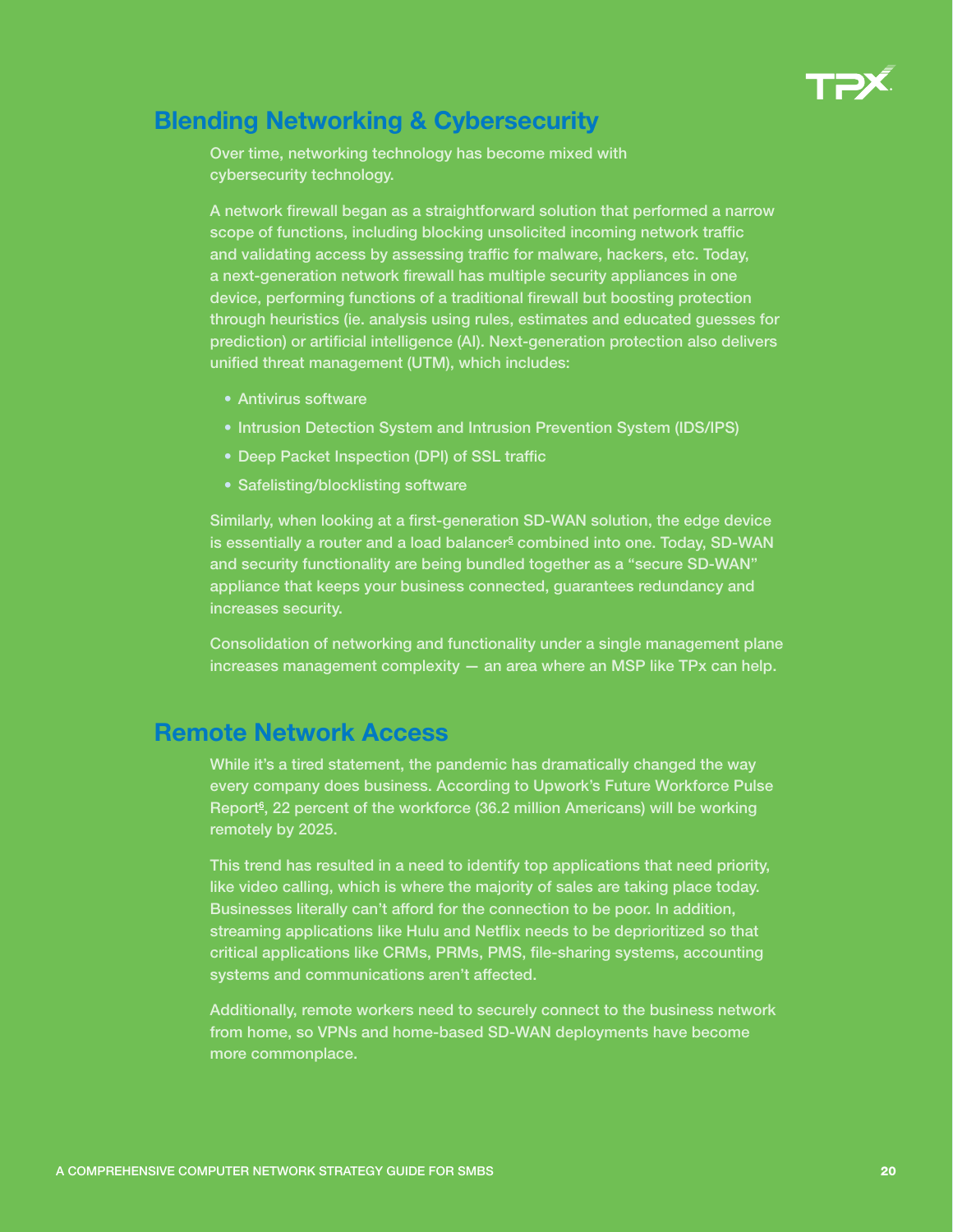

### <span id="page-20-0"></span>Secure Access Service Edge

Secure Access Service Edge (SASE) moves away from data center-oriented security. It unifies your network and security tools into a single service delivered via the cloud, providing edge-to-edge protection for remote users and data centers.

SASE is an upcoming player potentially and the market is still determining hype or whether it's adopted. MSPs like TPx are assessing the value of SASE for delivery to SMB customers. It's worth noting that there is nothing new about SASE technology except that it's packaged and consolidated onto a single platform.

## Managed Switching

Switching is often overlooked, but TPx sees growth in the managed switching market. Managed switches offer a range of features that can be configured by IT professionals to optimize network performance, availability and security.

Managed switches are a must for networks where reliability and security are critical, such as those used by government agencies, universities and healthcare organizations.

However, with their additional functionality, managed switches require more expertise to provision and manage, which entails having greater skills or the assistance of a knowledgeable MSP like TPx.

## Wi-Fi 6

Today, business Wi-Fi networks are struggling to keep up with the dramatic increase in the number of wireless devices and high-bandwidth multimedia applications not to mention the influx of 8K video, virtual reality and 5G network traffic. WLANs need to handle higher density and higher throughput requirements as well as issues associated with radio interference and security.

[Wi-Fi 6,](https://www.tpx.com/services/managed-it/managed-networks/managed-wi-fi-6) also known as High-Efficiency WLAN, is the answer. Wi-Fi 6 lays the groundwork for the growing use of internet-connected hardware and devices as well as applications like collaborative high-definition (HD) video streaming, augmented reality and virtual reality.

Wi-Fi 6 not only triples the maximum throughput of Wi-Fi 5 but delivers better indoor signal penetration and supports greater device density. Wi-Fi 6 has enhanced capabilities to effectively handle increasing traffic demands, capacity, coverage and network intelligence.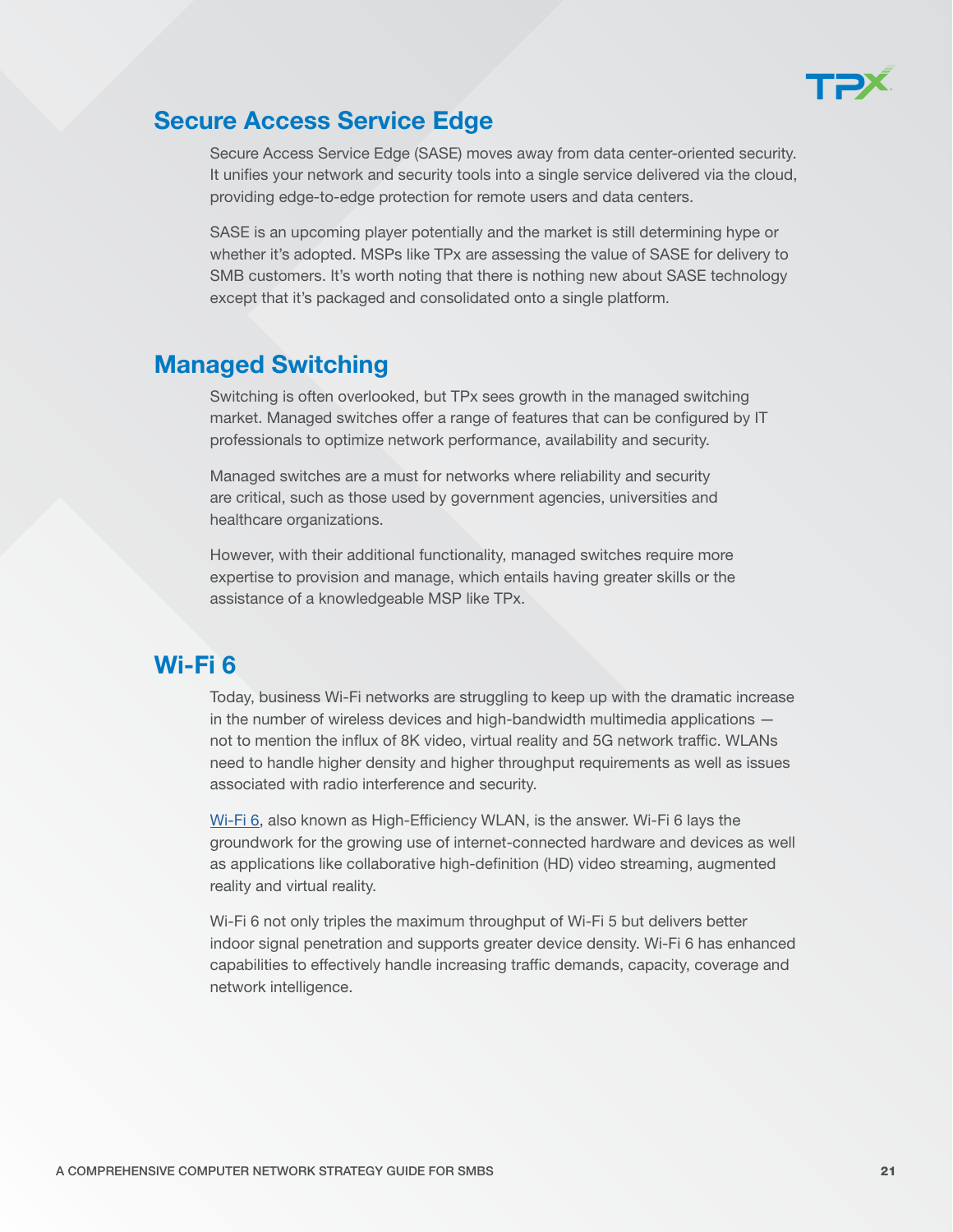

## <span id="page-21-0"></span>PART 8 What Are Common Network Pain Points for SMBs?

SMBs typically need to address common network pain points, which can be solved by outsourcing to an MSP like TPx. These include:

## Filling Technology & Training Skills Gaps

As the complexity of IT has ratcheted up, SMBs often don't have the necessary IT resources available to handle the specialization that networks require. In many cases, SMBs with an in-house IT department rely on an IT generalist, or they've assigned IT responsibilities to an employee whose core job is not IT-related. An MSP like TPx can help fill these gaps with IT specialists in a range of areas.

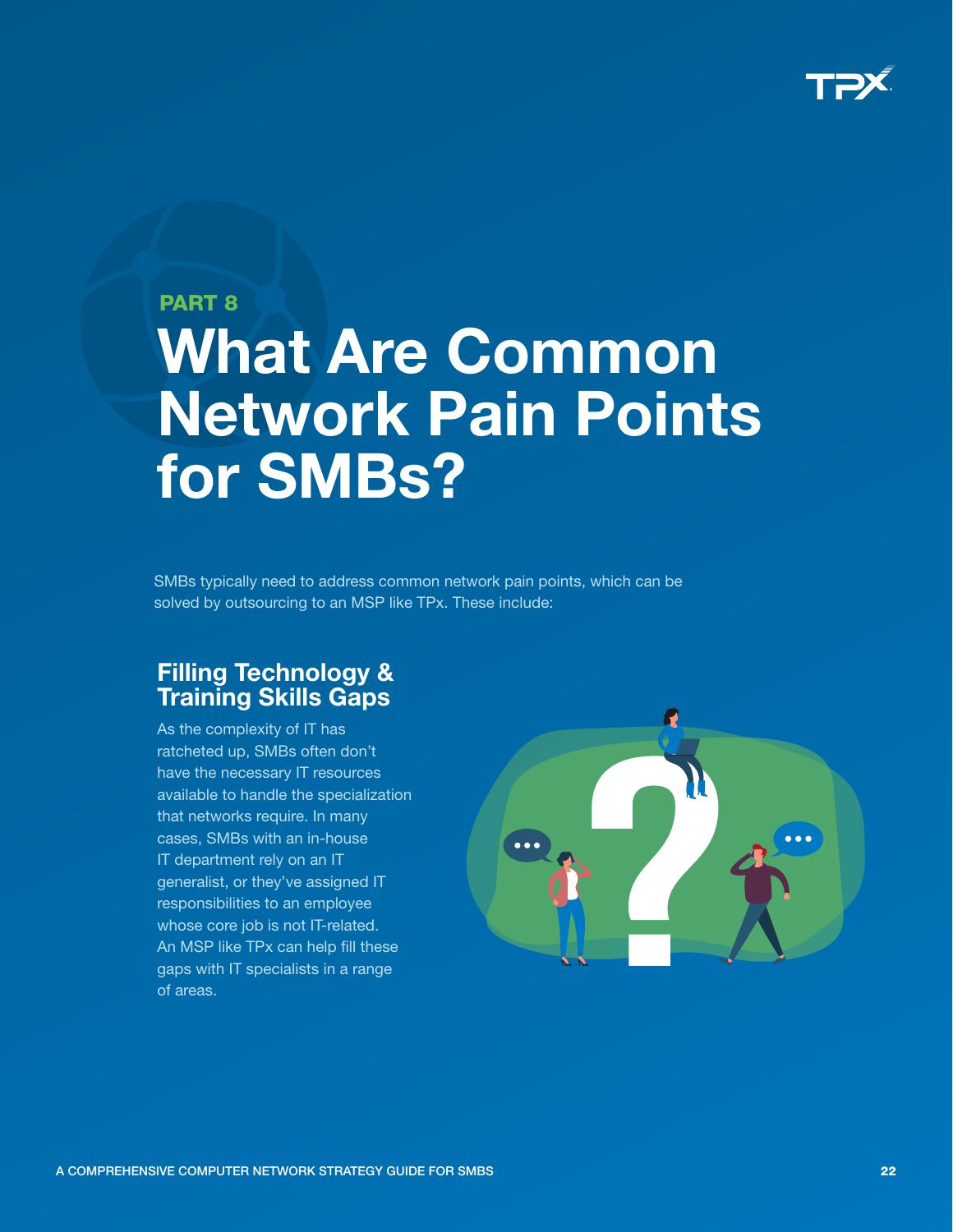

## <span id="page-22-0"></span>Sourcing Highly-Paid Specialized Network Engineers

Even when an SMB is fortunate enough to have an IT team, in-house specialization for their network often doesn't make financial sense. Outsourcing to an MSP like TPx is more costeffective than hiring a full-time engineer. Plus, specialists will execute more quickly and efficiently, reducing total costs.

## Managing Networks & Security

If your SMB doesn't have networking experts on staff, managing your network is a big pain point. Even if some members of your IT staff are networking experts, they're unlikely to be security experts. Today's networks require a dozen security solutions to be layered over the top. And best practice is 24/7 monitoring and remediation by analysts in a security

operations center (SOC). Few, if any, SMBs have this capability; an MSP like TPx provides expertise in both networking and security with round-the-clock management.

### Gaining Network **Visibility**

The growing volume and variety of data traversing your enterprise network have complicated network monitoring. Visibility is critical for understanding traffic behavior and ensuring efficiency, security and



performance. An MSP like TPx has invested in state-of-the-art networking monitoring tools as well as the experts who can act on the data to improve your network.

## Preventing & Responding to Problems

IT teams are constantly putting out multiple fires and can't proactively prevent issues. An MSP like TPx has access to technical information and live feeds to stop problems before the customer knows they exist.

## Retaining Existing IT Staff

Your IT team has opted into a 24/7 on-call gig and may need to put out fires at odd hours, including overnight and on the weekends. But even they have boundaries. If members of your IT team need to be giving up nights and weekends to solve issues, they may burn out and leave. With in-demand skills, your hard-to-source engineers will simply move on. This turnover is commonplace and can cripple your company's operations. An MSP can alleviate the pressure on your IT specialists and give your team a better work-life balance.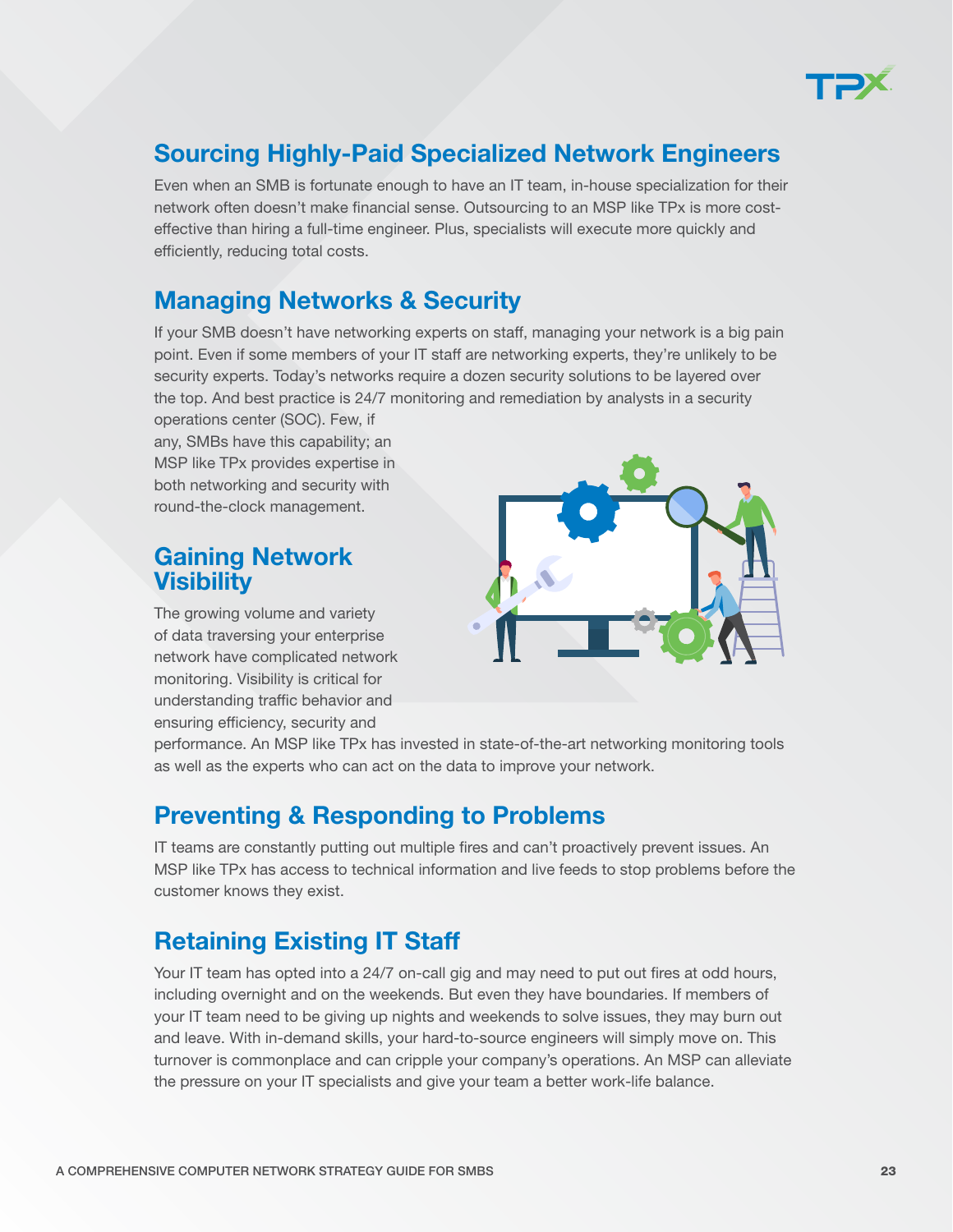

#### <span id="page-23-0"></span>PART<sub>9</sub>

# Where Should SMBs' Network Strategies Start?

Are you looking to get a handle on your network strategy? Start by identifying your network needs, assessing your current network capabilities and planning for the future.

### Identify Your Network Needs

- What do you need to accomplish through your network?
- What problems are you trying to solve with your network?
- Do you have critical applications that require 100 percent uptime?
- What are your current network resources?
- What existing network resources are on-premises?
- What existing network resources are in the cloud?
- What systems does your business need to function? Typically, this includes communications, project and task management programs, customer databases and credit card processing required for your business to operate.
- What systems does your business not need to function? Non-critical applications might include a random file server on your network, which you might not want to lose, but won't impede your ability to operate.

In TPx's experience, some businesses, especially SMBs, don't know the answers to these clarifying questions because they don't have visibility into their networks. In these situations, a trusted resource like TPx can assess the company's needs and engineer solutions around them.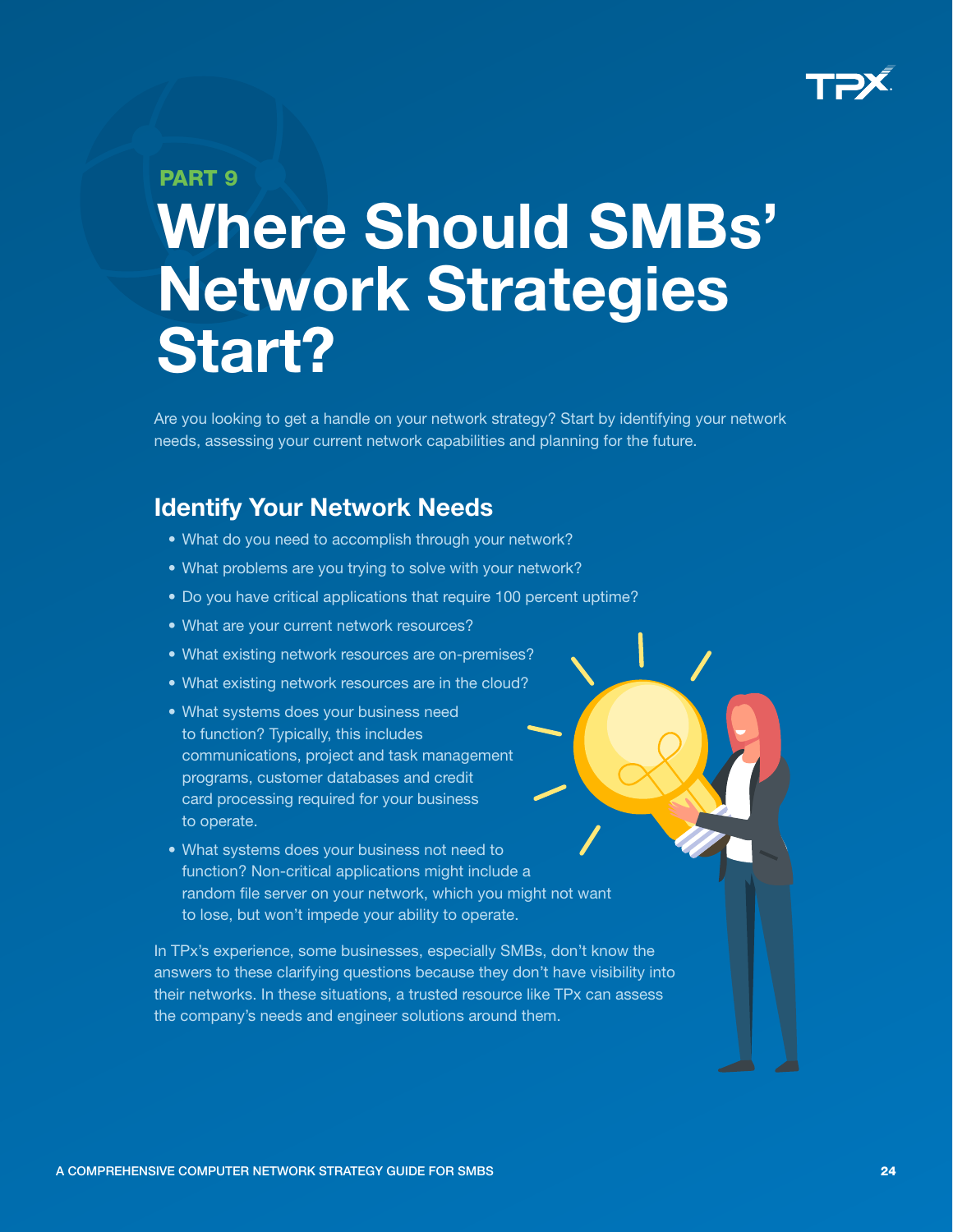

## <span id="page-24-0"></span>Use Network Assessment Tools

Using network monitoring and assessment tools, TPx can identify existing parameters and characteristics of your business network and present options to optimize it for security and redundancy.

TPx offers a [Cyber Threat Assessment Program \(CTAP\),](https://www.tpx.com/wp-content/uploads/2021/10/CTAP-datasheet-direct.pdf?utm_source=Networking+Guide+for+SMBs+&utm_medium=Networking+Guide+for+SMBs+&utm_campaign=Networking+Guide+for+SMBs+&utm_id=CTAP+) a free network assessment that doesn't affect the network and simply observes and audits for possible problems concerning both network traffic and security. After the evaluation is complete, TPx takes the information and makes recommendations for how to resolve any issues.

For example, TPx might discover that a significant portion of your bandwidth is being used by employees who are streaming video services. In response, you could buy more bandwidth to handle streaming traffic, or limit, throttle or block it altogether.

Problems that may be uncovered could include mundane issues like excessive streaming traffic or more severe concerns like a botnet that presents a security threat.

## Plan for the Future

To create an optimal network strategy, plan for the future by building in scalability. Build a network that will serve your needs two years down the road to prevent your business from quickly exceeding the capacity and capabilities of your WAN infrastructure.

To design a network built for the future, your team, preferably with the aid of an experienced MSP, should consider:

- Sizing WAN infrastructure properly beyond current needs
- Acquiring a new switch with higher capacity
- Incorporating Wi-Fi 6 or other next-generation Wi-Fi technology that has greater capacity so more devices can access the business Wi-Fi connection at once

Additionally, choose a network services provider with scalable technologies and the infrastructure (i.e., people and systems) to manage the network effectively and keep tabs on developments in network technology that can make your business more productive.

Case in point: SD-WAN wasn't on the radar six years ago; now, it's a standardized solution for most networks. The average SMB IT staff doesn't have the bandwidth or expertise to keep up with trends in the marketplace, whereas a large MSP like TPx is tapped into industry resources to stay on the pulse of emerging tech.

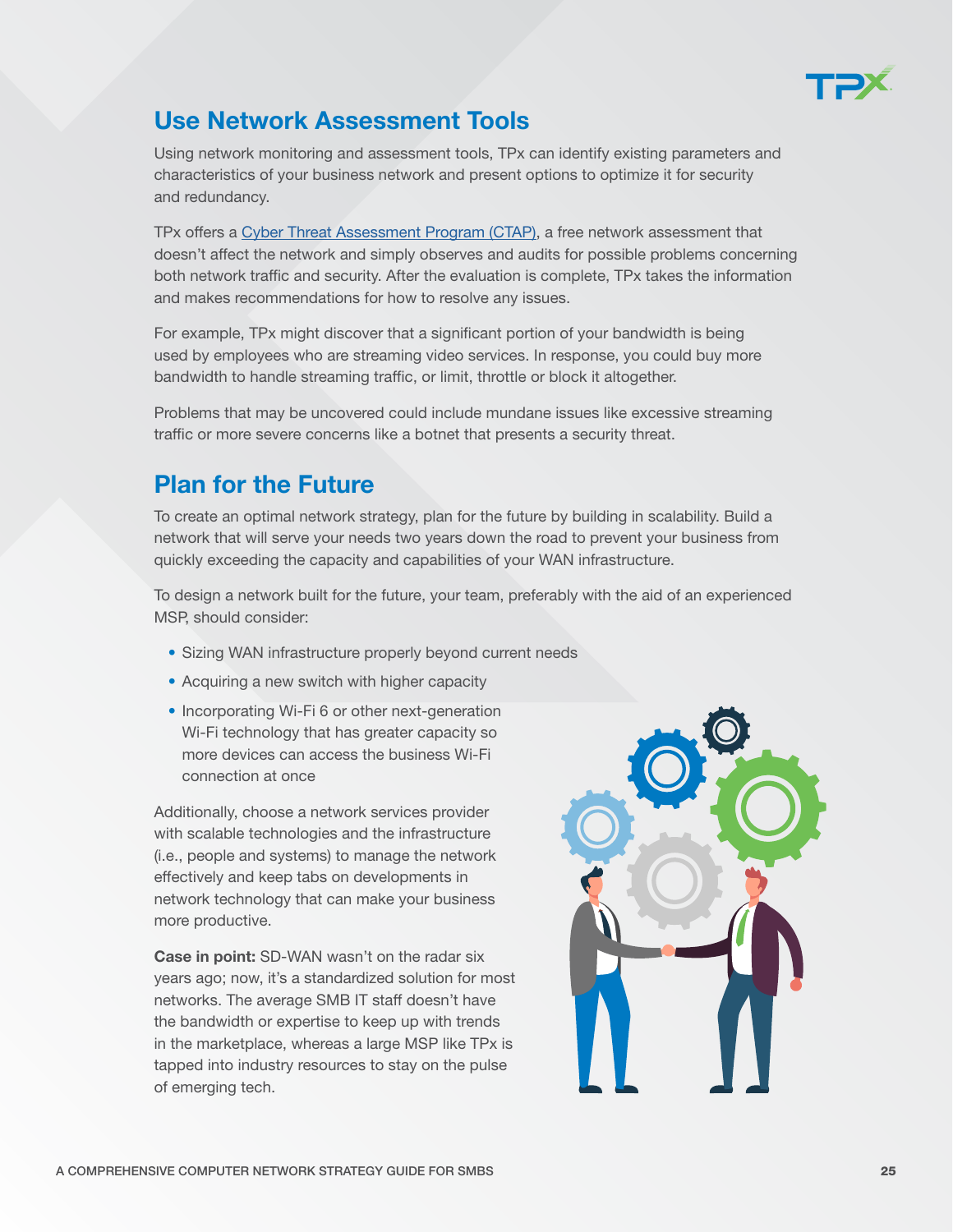

# <span id="page-25-0"></span>PART 10 How Can SMBs Improve Their Network Performance?

Figuring out how to improve your corporate network can be a tall order, so we recommend leaning on a well-versed MSP like TPx to guide your business through the process from end to end.

## 5 Steps to Improve Network Performance





and revised to meet evolving needs.







Upgrade Gear Finally, depending on your network structure, you may elect to acquire new and improved network technology such as Wi-Fi 6 access points or upgrade to new hardware components like edge devices or switches.

Ultimately, decisions must be made that balance network performance and cost. A qualified MSP like TPx can help your company navigate these decisions.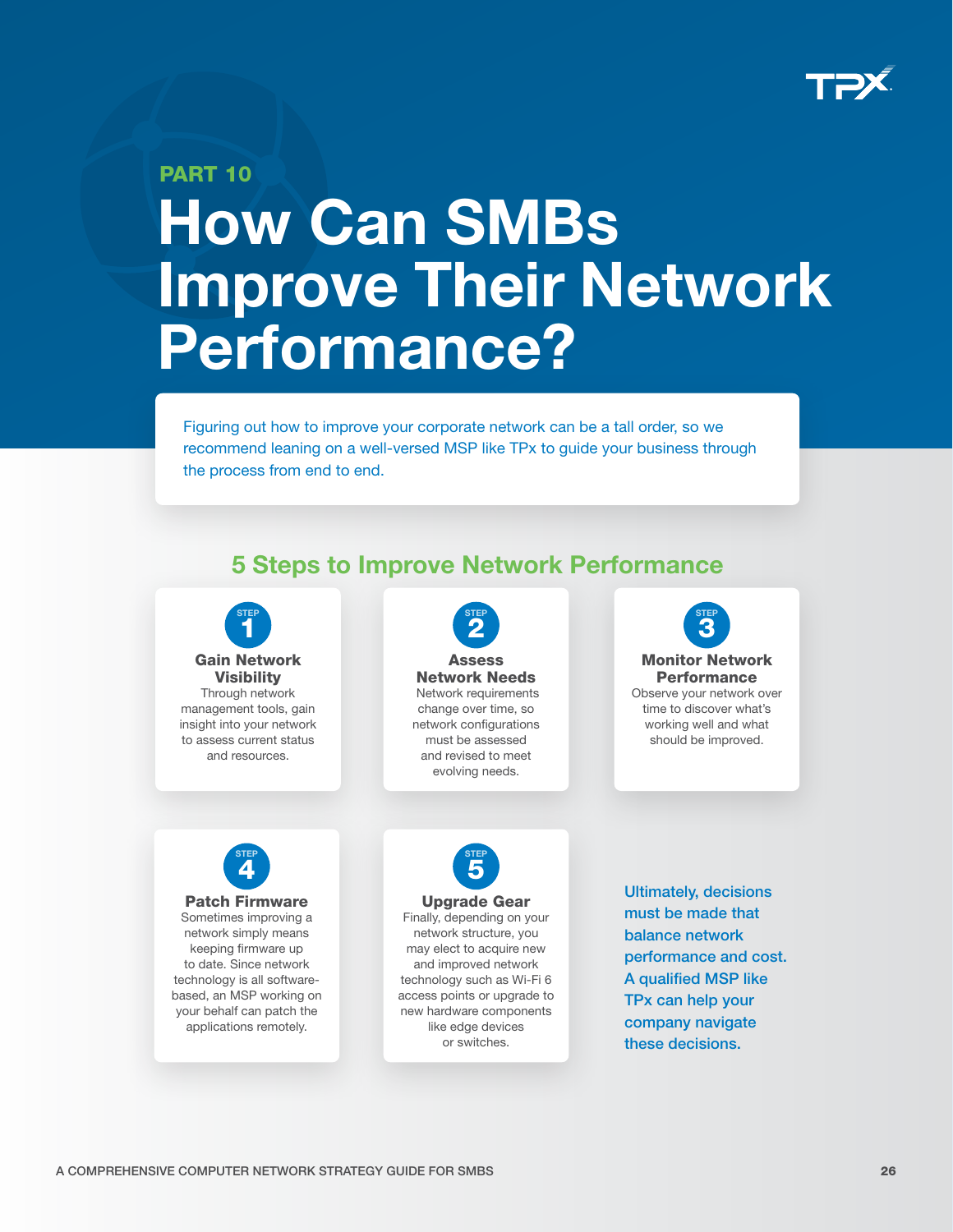

## <span id="page-26-0"></span>PART 11 Why Should SMBs Choose TPx for Network Services?

TPx offers end-to-end management of your network infrastructure, helping you increase productivity, lower costs and remove the complexity of running your vital connections on your own.

## Why Choose TPx?

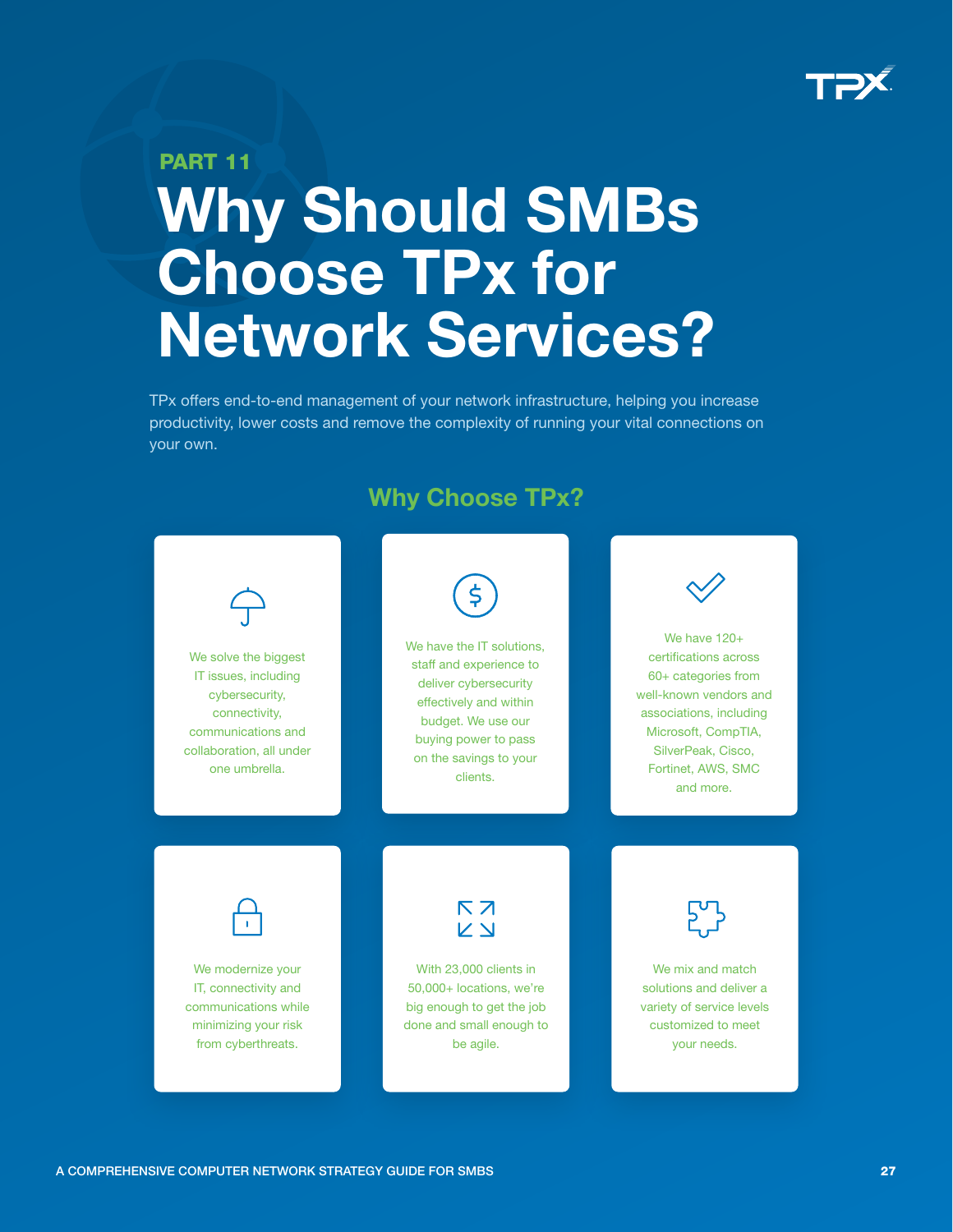

## TPx Knows Networks

The expert managed networking division at TPx can easily turn on new network services for your business using our thorough pre-install analysis and planning process backed by our proven track record. Our team has deployed 15,000+ devices and have network engineers on staff who have experience with SD-WAN, MPLS and traffic routing.

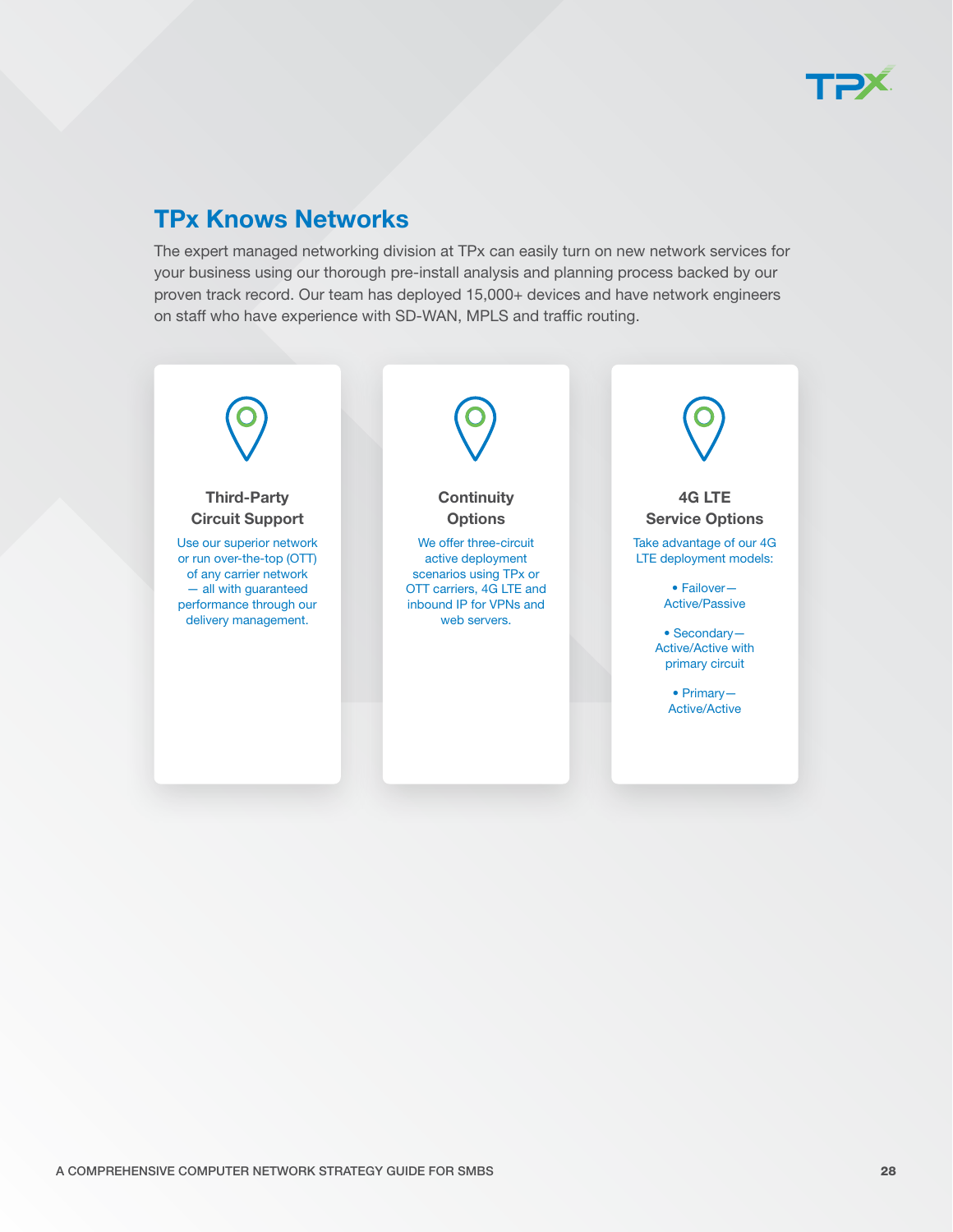

### TPx: Your One-Stop-Shop for Managed Networking Services

#### SD-WAN

Deliver guaranteed performance over the cloud without headaches like multiple provider footprints, complex routing, high expenses and connectivity or redundancy limitations. Simplify management and operation of network connections between different sites and improve application performance.

#### Next-Generation Firewall (NGFW)

The firewall is the first line of defense in protecting your business from Internet-based threats. Firewalls block today's advanced threats while also providing secure access, visibility and control to help your business be more productive.

#### Network Switches

TPx uses the latest switch technologies with advanced troubleshooting and reporting capabilities, along with redundant power and stackable features. Through network switch tech made for modern business, you'll gain the fastest and most reliable network possible.

#### Wi-Fi 6

TPx Wi-Fi 6 service delivers higher performance and greater efficiency to your wireless LAN even as the bandwidth-intensive media content and the number of devices connecting to Wi-Fi grows.

#### Wireless LAN

A new or updated managed wireless LAN solution from TPx can help increase productivity by allowing your employees to work more freely and on more wireless devices while providing security and control.

#### Internet Access

TPx offers a wide array of access options for your business from dedicated internet access (DIA), broadband (e.g., cable and DSL), wireless 4G LTE, MPLS and more.

### Ready for a network you can trust?

[CONTACT A TPX NETWORK SPECIALIST TODAY!](https://www.tpx.com/contact-sales/?utm_source=Networking+Guide+for+SMBs+&utm_medium=Networking+Guide+for+SMBs+&utm_campaign=Networking+Guide+for+SMBs+)

Copyright 2021 TPx Communications Inc. All rights reserved.